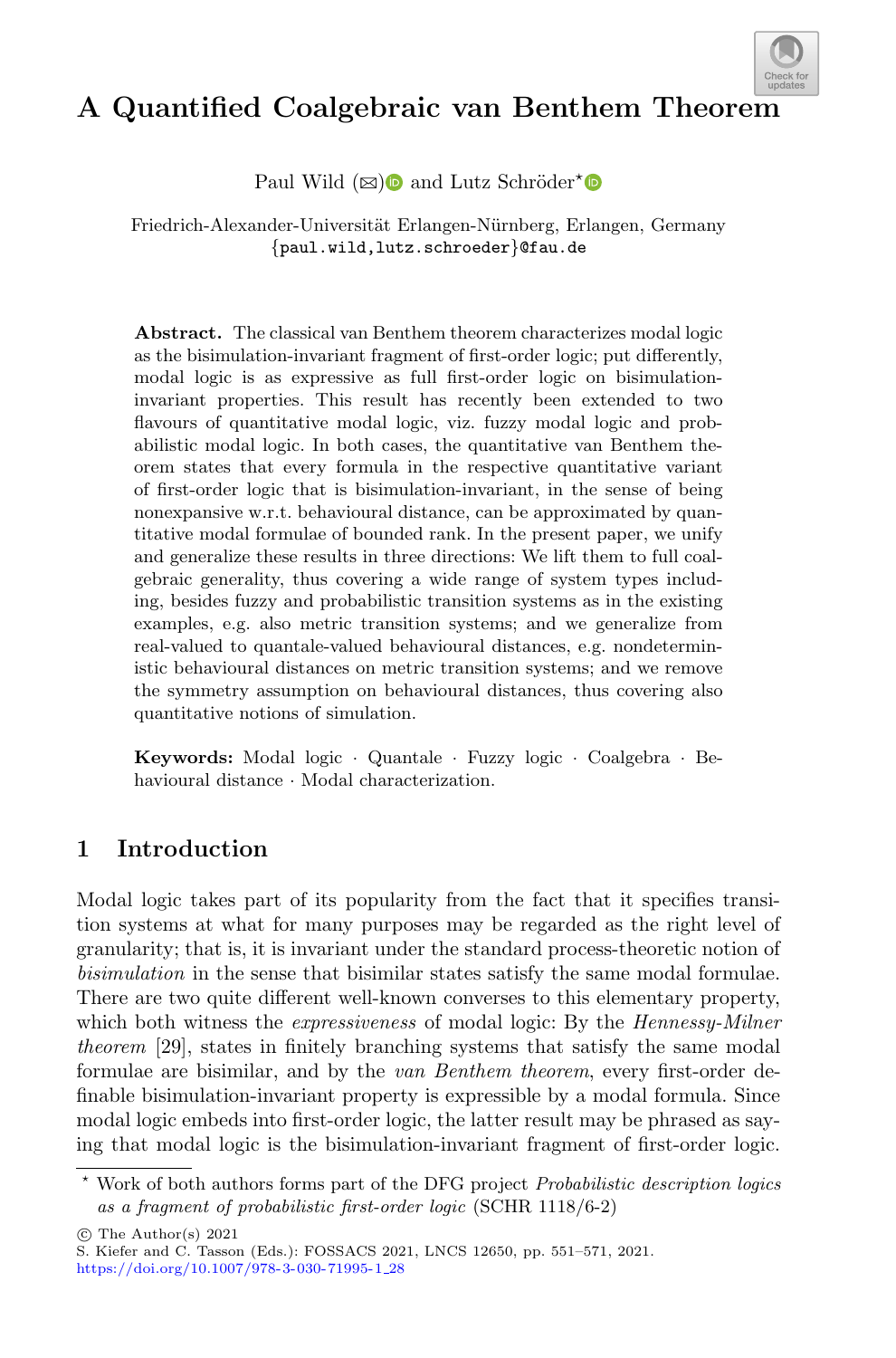In the two-valued setting, there has been increased recent interest in variants and generalizations of this result (e.g. [\[54,](#page-20-0)[14,](#page-18-0)[52,](#page-20-1)[22,](#page-19-1)[55](#page-20-2)[,1\]](#page-18-1))

For quantitative systems, it has long been realized (e.g. [\[26,](#page-19-2)[15,](#page-18-2)[10\]](#page-18-3)) that quantitative notions of process equivalence, generally referred to as behavioural metrics (although they are in general only *pseudometrics*, as distinct but equivalent states have distance zero), are often more appropriate than two-valued bisimilarity. In particular, while two-valued notions of process equivalence just flag small deviations between systems as inequivalence, behavioural metrics can provide more fine-grained information on the degree of similarity of systems. Behavioural metrics are correspondingly used, e.g., in verification [\[25\]](#page-19-3), differential privacy [\[13\]](#page-18-4), and conformance testing of hybrid systems [\[36\]](#page-19-4).

In the same way that two-valued modal logic constitutes a natural specification language for two-valued transition systems, quantitative systems correlate to quantitative modal logics. In this context, bisimulation invariance is read as nonexpansiveness w.r.t. behavioural distance, i.e. two states differ on a modal formula at most by their behavioural distance; we refer to this property as behavioural nonexpansiveness. Notably, van Breugel and Worrell [\[10\]](#page-18-3) prove a Hennessy-Milner type theorem for a quantitative probabilistic modal logic: They show that on compact state spaces, the formulae of the logic lie dense in the space of behaviourally nonexpansive state properties, which implies that behavioural distance and logical distance coincide.

In the present paper, we are mainly interested in the other converse to behavioural nonexpansiveness, i.e. in quantitative van Benthem theorems. In previous work with Pattinson and König, we have established such theorems for quantitative modal logics of fuzzy [\[57\]](#page-20-3) and probabilistic [\[58\]](#page-20-4) transition systems. In the quantitative setting, these theorems take the form of approximability properties, and state that every behaviourally nonexpansive quantitative firstorder property is approximable by quantitative modal formulae of bounded rank. The latter qualification is in fact the key content of the respective theorems – without it, approximability is closer in flavour to Hennessy-Milner-type theorems, which apply to arbitrary rather than just first-order definable properties (although one should note additionally that our van Benthem theorems do not assume compactness of the state space).

Our present contribution is to unify and generalize these results in three directions: First, we allow for full *coalgebraic generality*, i.e. we cover system types subsumed under the paradigm of universal coalgebra [\[49\]](#page-20-5). Besides the fuzzy and probabilistic systems featuring in the previous concrete instances of our result, this includes a wide range of weighted, game-based, and preferential systems; for illustration, we concentrate on the (comparatively simple) case of metric transition systems [\[3](#page-18-5)[,20\]](#page-18-6) in the presentation. Second, we generalize from real-valued to quantale-valued metrics (e.g. [\[24](#page-19-5)[,33\]](#page-19-6)). Using the unit interval quantale, we recover our previous results on real-valued logics as special cases. Beyond this, quantales in particular provide support for what may be termed metrics with effects; we illustrate this on a notion of convex-nondeterministic behavioural distance on metric transition systems, where the behavioural distance gives an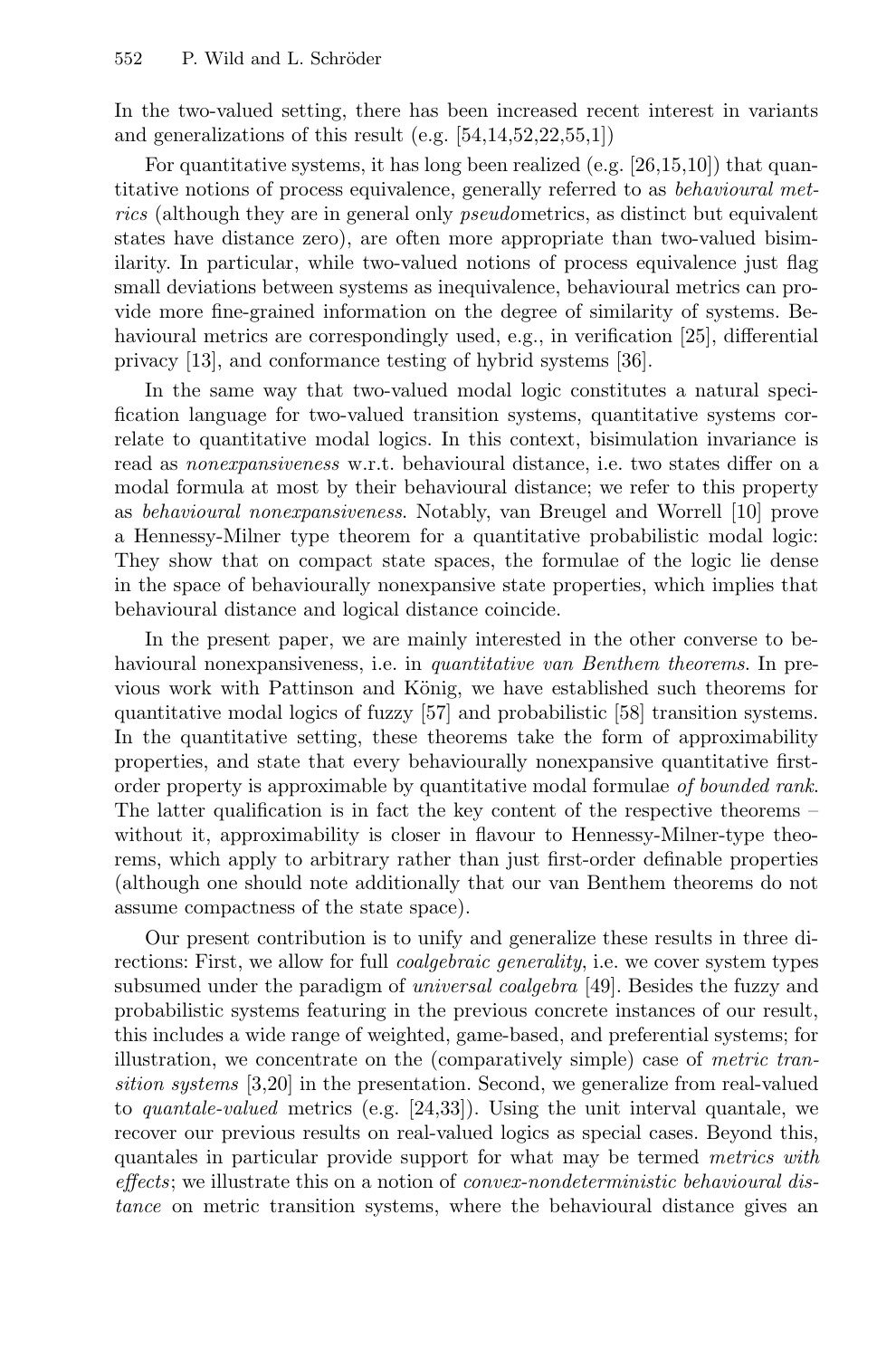interval of possible real-valued distances. Lastly, we remove the assumption that distances need to be symmetric, so that we cover also notions of quantitative simulation. At this level of generality, we prove both a Hennessy-Milner type theorem stating coincidence of logical and behavioural distance, effectively generalizing the existing coalgebraic quantitative Hennessy-Milner theorem [\[37\]](#page-19-7) to quantale-valued distances; and, as our main result, a quantitative van Benthem theorem stating that all behaviourally non-expansive first-order properties can be modally approximated in bounded rank.

Related Work There is a substantial body of work on two-valued modal characterization theorems, e.g. for logics with frame conditions [\[14\]](#page-18-0), coalgebraic modal logics [\[52\]](#page-20-1), fragments of XPath [\[12](#page-18-7)[,22,](#page-19-1)[1\]](#page-18-1), neighbourhood logic [\[28\]](#page-19-8), modal logic with team semantics [\[38\]](#page-19-9), modal  $\mu$ -calculi (within monadic second order logics) [\[35,](#page-19-10)[19\]](#page-18-8), PDL (within weak chain logic) [\[11\]](#page-18-9), modal first-order logics [\[6,](#page-18-10)[54\]](#page-20-0), and two-dimensional modal logics with an S5-modality [\[55\]](#page-20-2). We are not aware of quantitative modal characterization theorems other than the mentioned ones for fuzzy and probabilistic modal logics [\[57](#page-20-3)[,58\]](#page-20-4). Prior to the quantitative Hennessy-Milner theorems mentioned above [\[10,](#page-18-3)[37\]](#page-19-7), Hennessy-Milner theorems have been established for two-valued logics and two-valued bisimilarity over quantitative systems, e.g. on probabilistic transition systems [\[39,](#page-19-11)[16](#page-18-11)[,17\]](#page-18-12). There is work on Hennessy-Milner theorems for certain Heyting-valued modal logics [\[21,](#page-18-13)[18\]](#page-18-14); since Heyting algebras are quantales but often fail to meet a continuity assumption needed in our generic Hennessy-Milner theorem, we do not claim to subsume these results.

### <span id="page-2-0"></span>2 Preliminaries

We briefly recall basic definitions and examples on quantales and universal coalgebra, and fix some data needed throughout the paper. We need some elementary category theory, see, e.g., [\[2\]](#page-18-15).

Quantales are order-algebraic structures that serve as objects of truth values in suitable multi-valued logics, and also support a useful notion of generalized (pseudo-)metric space (e.g. [\[24](#page-19-5)[,33,](#page-19-6)[32\]](#page-19-12)). Our arguments will rely on a certain amount of epsilontics, and hence require more specifically the use of value quantales [\[24\]](#page-19-5).

We recall some basic order and lattice theory. A *complete lattice* is a partially ordered set  $(V, \leq)$  having all suprema  $\bigvee A$  for  $A \subseteq V$ , equivalently all infima  $\bigwedge A$ . We denote binary meets and joins by  $\wedge$  and  $\vee$ , respectively. Given  $x, y \in V$ , we say that x is well above y, and write  $x \gg y$ , if whenever  $y \geq \bigwedge A$  for some  $A \subseteq V$ , then  $x \ge a$  for some  $a \in A$ . A complete lattice  $(V, \le)$  is *completely* distributive if all joins in V distribute over all meets, equivalently all meets distribute over all joins [\[46\]](#page-20-6). Another equivalent characterization is that  $(V, \leq)$ is completely distributive iff

$$
y = \bigwedge \{ x \in V \mid x \gg y \}
$$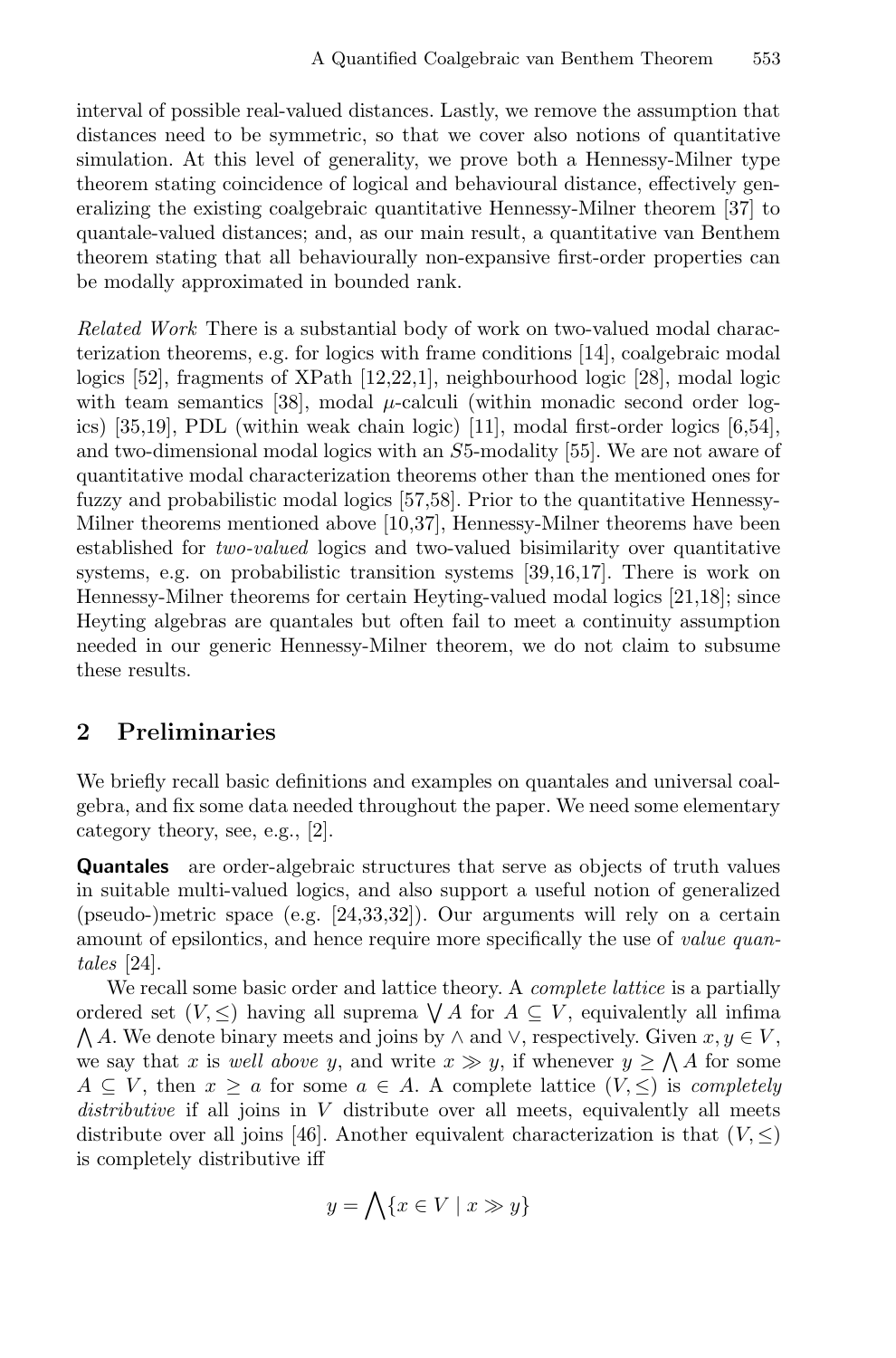for every  $y \in V$  [\[47\]](#page-20-7).

In the definition of value quantale, we follow Flagg [\[24\]](#page-19-5) in dualizing the usual continuity condition for quantales in order to avoid having to reverse the order when moving between the general development and basic examples such as the unit interval; deviating from his terminology, we emphasize this by the prefix  $'co$ -':

**Definition 2.1** ((Value) co-quantales). A *(commutative) co-quantale V* is a complete lattice  $(V, \leq)$  equipped with a commutative monoid structure  $(0, \oplus)$ that is meet-continuous:

$$
a\oplus \bigwedge_{i\in I}b_i=\bigwedge_{i\in I}(a\oplus b_i).
$$

A co-quantale V is a value co-quantale [\[24\]](#page-19-5) if 0 is the bottom element of V and moreover  $(V, \leq)$  is a *value distributive lattice*, i.e. a completely distributive complete lattice such that  $|V| > 1$  and for all  $x, y \in V$ ,  $x, y \gg 0$  implies  $x \land y \gg 0$ . Correspondingly, we denote the greatest element of  $V$  by 1.

(Dually, in a *quantale* the operation  $\oplus$  is required to be *join-continuous*.) By meet-continuity, we obtain a further binary operator  $\ominus$  on a co-quantale V by adjunction, defined by

$$
a \ominus b \le v \quad \text{iff} \quad a \le b \oplus v
$$

(equivalently,  $a \ominus b = \bigwedge \{v \mid a \leq b \oplus v\}$ ). The operator  $\ominus$  is sometimes called the *internal hom* of  $V$  [\[7\]](#page-18-16). Moreover, in a value co-quantale, we have that for each  $\varepsilon \gg 0$ , there exists  $\delta \gg 0$  such that  $2 \cdot \delta := \delta \oplus \delta \leq \varepsilon$  [\[24,](#page-19-5) Theorem 2.9]. This allows for proofs where an error bound  $\varepsilon \gg 0$  needs to be split up into multiple smaller parts.

A simple example of a value co-quantale is the unit interval  $[0, 1]$  with the usual ordering, with truncated addition  $a \oplus b = \min(a + b, 1)$  as the monoid structure. Correspondingly, the  $\ominus$  operation is truncated subtraction  $a \ominus b =$  $\max(a-b, 0)$ . We have  $a \gg b$  iff  $a > b$ . We will give further examples in Section [3.](#page-4-0)

**Universal Coalgebra** serves as a unified framework for many types of statebased systems [\[49\]](#page-20-5), such as nondeterministic, probabilistic, alternating, gamebased, or weighted systems. It is based on encapsulating the system type as a functor  $T$ , for our purposes on the category Set of sets and functions; such a  $T$ assigns to each set  $X$  a set  $TX$ , thought of as a type of structured collections over X, and to each map  $f: X \to Y$  a map  $Tf: TX \to TY$ , respecting identities and composition. A T-coalgebra  $(A, \alpha)$  consists of a set A of states and a transition map  $\alpha: A \to TA$ , thought of as assigning to each state a structured collection of successors. Taking T to be the *covariant powerset functor*  $P$ , which assigns to each set X its powerset  $\mathcal{P}X$ , we obtain relational transition systems as T-coalgebras. As a further example, the *(discrete)* subdistribution functor  $S$ assigns to each set X the set SX of discrete probability subdistributions  $\mu$  on X (i.e.  $\mu(X_0) = \mu(X) \leq 1$  for some countable subset  $X_0 \subseteq X$ ), and to each map  $f: X \to Y$  the image measure function (i.e.  $\mathcal{S}f(\mu)(B) = \mu(f^{-1}[B])$  for  $B \subseteq Y$ ).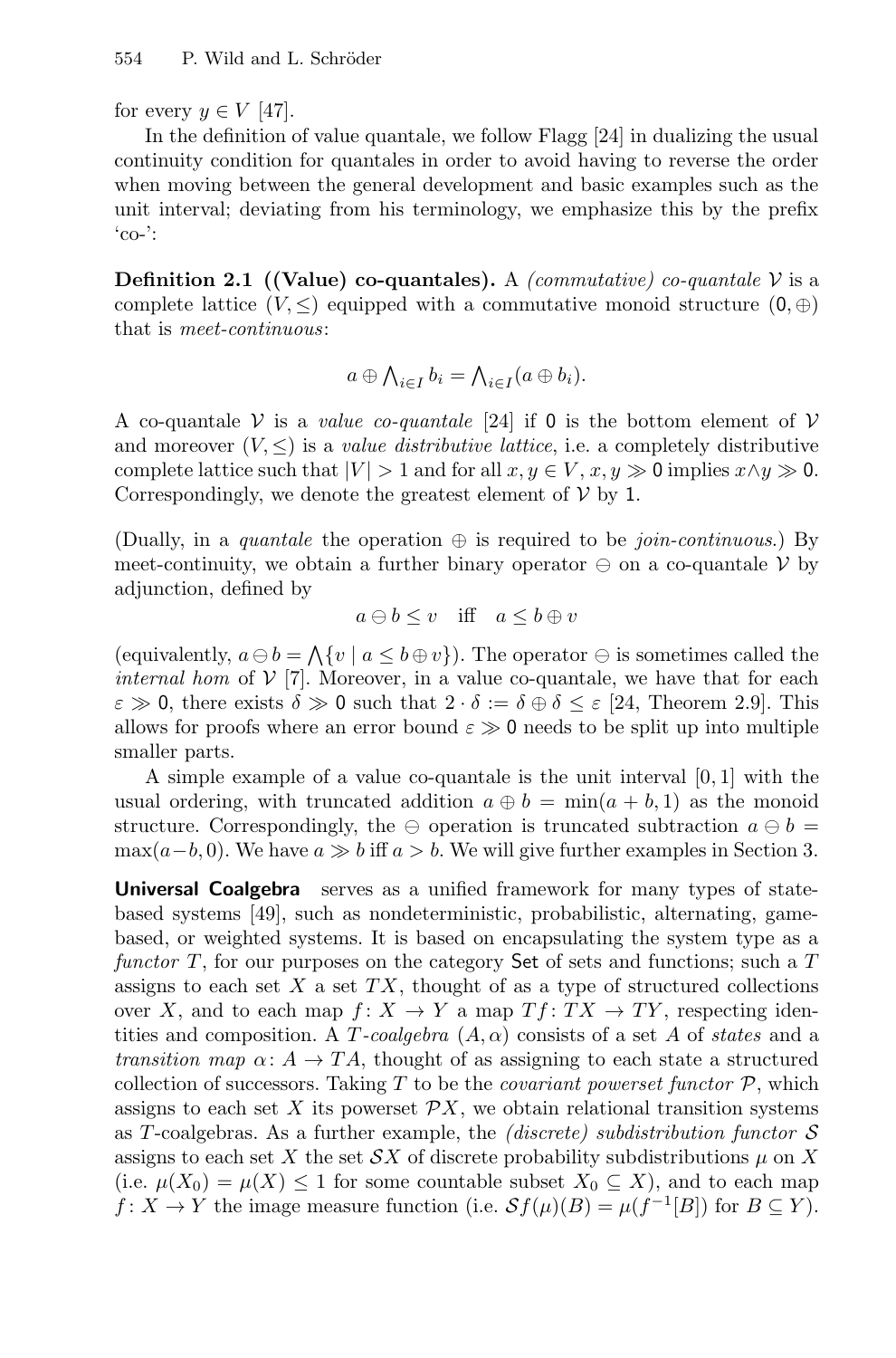S-coalgebras are probabilistic transition systems (or Markov chains) with possible deadlock: They assign to each state a subdistribution over possible successor states, with the gap of the total probability to 1 interpreted as the probability of deadlock. Additional instances are seen in Example [4.4.](#page-8-0) For the remainder of the paper, we fix a set functor T and require that  $T\emptyset$  is nonempty (hence our use of subdistributions instead of distributions in the examples). Moreover, we require w.l.o.g. that  $T$  is *standard*, i.e. preserves subset inclusions [\[5\]](#page-18-17).

### <span id="page-4-0"></span>3 Quantale-Valued Distances and Lax Extensions

A V-valued relation between sets A and B is a map  $R: A \times B \to V$ , which we also denote by  $R: A \rightarrow B$ . For fixed A and B, we order the V-valued relations between A and B pointwise:  $R_1 \leq R_2 \iff \forall a \in A, b \in B$ .  $R_1(a, b) \leq R_2(a, b)$ . We compose relations  $R: A \rightarrow B$  and  $S: B \rightarrow C$  using the monoid operation on  $V$ :

$$
(R;S)(a,c) = \bigwedge \{ R(a,b) \oplus S(b,c) \mid b \in B \}.
$$

Given a function  $f: A \to B$  and  $\varepsilon \in V$ , the  $\varepsilon$ -graph  $\text{Gr}_{\varepsilon,f}$  is the relation

$$
\mathrm{Gr}_{\varepsilon,f}(a,b) = \begin{cases} \varepsilon, & \text{if } f(a) = b; \\ 1, & \text{otherwise.} \end{cases}
$$

We also write  $\text{Gr}_f = \text{Gr}_{0,f}$  and, in case of the identity function,  $\Delta_{\varepsilon,X} = \text{Gr}_{\varepsilon,\text{id}_X}$ and  $\Delta_X = \Delta_{0,X}$ .

**Definition 3.1** (V-continuity space). Let X be a set and let  $d: X \rightarrow X$ . The pair  $(X, d)$  is a V-continuity space [\[24\]](#page-19-5) if  $d \leq \Delta_X$  and  $d \leq d$ ; d, or equivalently, if for all  $x, y, z \in X$ ,

$$
d(x, x) = 0 \quad \text{and} \quad d(x, z) \le d(x, y) \oplus d(y, z).
$$

The dual of  $(X, d)$  is the V-continuity space  $(X, d^*)$  where  $d^*(x, y) = d(y, x)$ . The symmetrization of  $(X, d)$  is the space  $(X, d^s)$  with  $d^s(x, y) = d(x, y) \vee d^*(x, y)$ . We say that  $(X, d)$  is symmetric if  $d = d^*$ .

<span id="page-4-1"></span>**Remark 3.2.** Recall that omission of the metric symmetry axiom  $d(x, y) =$  $d(y, x)$  is standardly designated by the prefix 'quasi-' and omission of the antisymmetry axiom  $d(x, y) = 0 \Rightarrow x = y$  by the prefix 'pseudo-'; thus, continuity spaces could be termed generalized pseudo-quasimetric spaces, and symmetric continuity spaces generalized pseudometric spaces.

The co-quantale V itself is made into a V-continuity space  $(V, d<sub>V</sub>)$  using the operator  $\ominus$ :

$$
d_{\mathcal{V}}(a,b)=a\ominus b.
$$

For any set A, the supremum distance between V-valued maps  $f, g: A \rightarrow V$  is

$$
d_{\mathcal{V}}^{\vee}(f,g) = \bigvee_{a \in A} d_{\mathcal{V}}(f(a),g(a)).
$$

The usual notion of nonexpansive map generalizes as expected: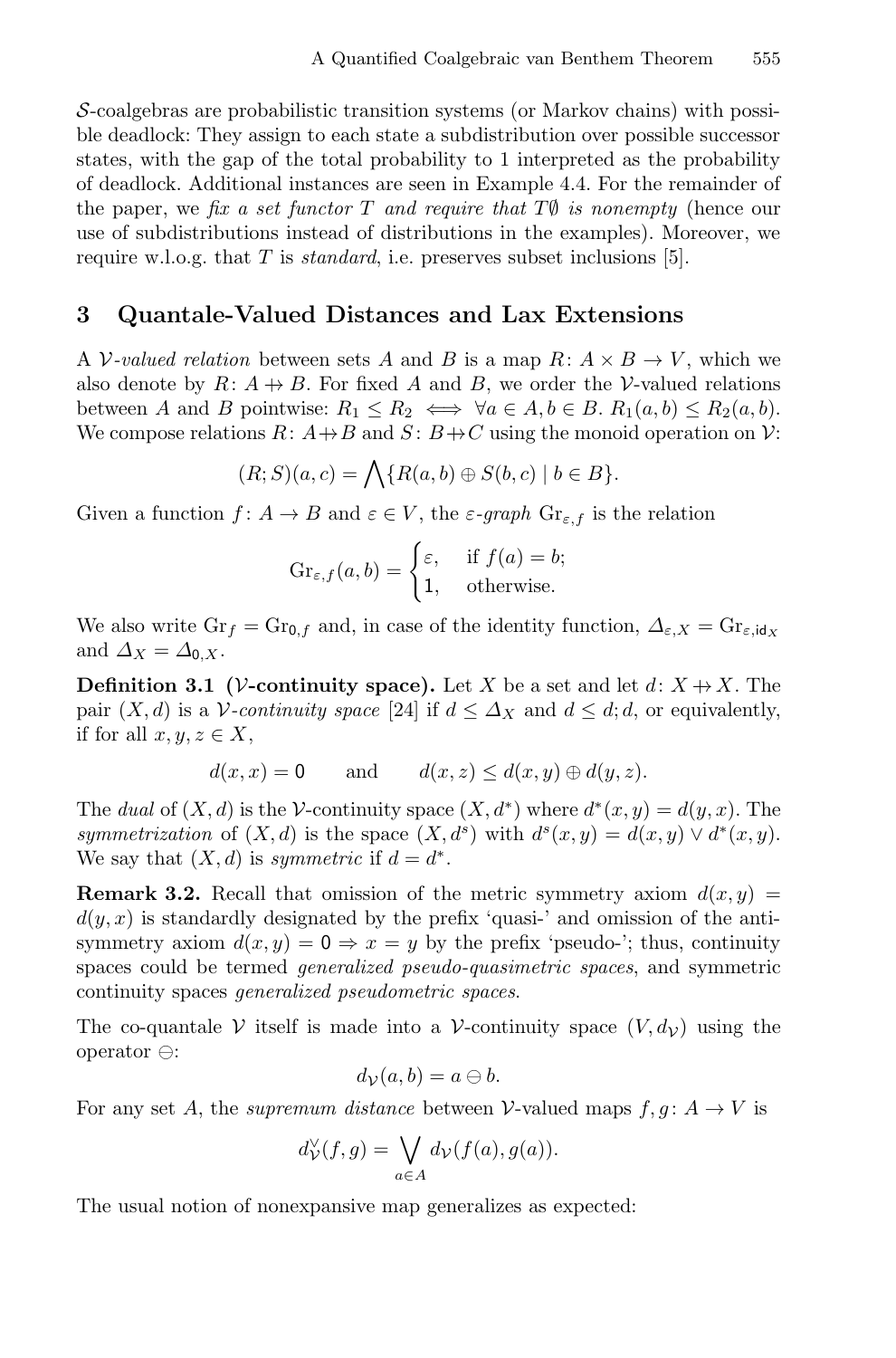Definition 3.3 (Nonexpansive maps). A map  $f: X \rightarrow Y$  between  $\mathcal{V}$ continuity spaces  $(X, d_1)$  and  $(Y, d_2)$  is nonexpansive if  $d_2(f(x), f(y)) \leq d_1(x, y)$ for all  $x, y \in X$ . We denote the space of nonexpansive maps between  $(X, d_1)$  and  $(Y, d_2)$  by  $(X, d_1) \rightarrow_1 (Y, d_2)$ . In the special case of nonexpansive V-valued maps we write  $\text{Pred}(X, d) = (X, d) \rightarrow_1 (V, d_V)$ .

Ultimately we are interested in defining and reasoning about behavioural distances. Generally speaking, a behavioural distance is a  $\mathcal V$ -continuity space defined on the carrier of a T-coalgebra  $\alpha: A \to TA$  in such a way that the behaviour defined by the coalgebra map  $\alpha$  is incorporated into the distance values of states in A. This is accomplished using *relation liftings*, which lift  $\mathcal V$ -valued relations giving distances between states to those giving distances between successor structures of states. We specifically generalize the notion of nonexpansive lax extension [\[56\]](#page-20-8) to the quantale-valued case:

**Definition 3.4 (Lax Extension).** A nonexpansive lax extension of T is a mapping L that maps V-valued relations  $R: A \times B \to V$  to relations  $LR: T A \times T B \to$ V and satisfies the following axioms:

> $(L1)$   $R_1 < R_2 \implies LR_1 < LR_2$  $(L2) L(R;S) \leq LR;LS$  $(L3)$   $LGr_f \leq Gr_{Tf}$ (L4)  $L\Delta_{\varepsilon,A} \leq \Delta_{\varepsilon,TA}$

for all  $R, R_1, R_2: A \rightarrow B, S: B \rightarrow C, f: A \rightarrow B$  and  $\varepsilon \in V$ .

(The notion of *lax extension*, given by axioms  $(L1)–(L3)$ , is standard, e.g. [\[31\]](#page-19-13); the axiom  $(L4)$ , introduced in [\[56\]](#page-20-8), guarantees nonexpansiveness w.r.t. the supremum metric as shown in Lemma [3.6.](#page-5-0))

**Lemma 3.5.** If L is a lax extension of T and  $(A, d)$  is a V-continuity space, then so is  $(TA, Ld)$ .

<span id="page-5-0"></span>**Lemma 3.6.** If L is a nonexpansive lax extension of T, then L is in fact nonexpansive w.r.t. the supremum metric. That is, for  $R_1, R_2: A \rightarrow B$  we have  $d_{\mathcal{V}}^{\vee}(LR_1, LR_2) \leq d_{\mathcal{V}}^{\vee}(R_1, R_2).$ 

*Proof.* We have  $d_V^{\vee}(R_1, R_2) \leq \varepsilon \iff R_1 \leq R_2; \Delta_{\varepsilon}$ . Using  $(L1)$ ,  $(L2)$  and  $(L4)$ , we have  $LR_1 \leq L(R_2; \Delta_{\varepsilon}) \leq LR_2; L\Delta_{\varepsilon} \leq LR_2; \Delta_{\varepsilon}$ , so  $d_V^{\vee}(LR_1, LR_2) \leq \varepsilon$ .  $\Box$ 

For technical purposes, we will be interested in a generalized version of total boundedness (recall that a standard metric space is compact iff it is complete and totally bounded):

**Definition 3.7 (Total boundedness).** Let  $(X, d)$  be a *V*-continuity space. For  $\varepsilon \gg 0$ , we write  $B_{\varepsilon}^s(x) = \{y \in X \mid d^s(x,y) \leq \varepsilon\}$  for the *(symmetric) ball* of radius  $\varepsilon$  around  $x \in X$ . A finite  $\varepsilon$ -cover of  $(X, d)$  is a choice of finitely many  $x_1, \ldots, x_n \in X$  such that  $X = \bigcup_{i=1}^n B_{\varepsilon}^s(x_i)$ . We say that  $(X, d)$  is totally bounded if X has a finite  $\varepsilon$ -cover for each  $\varepsilon \gg 0$ .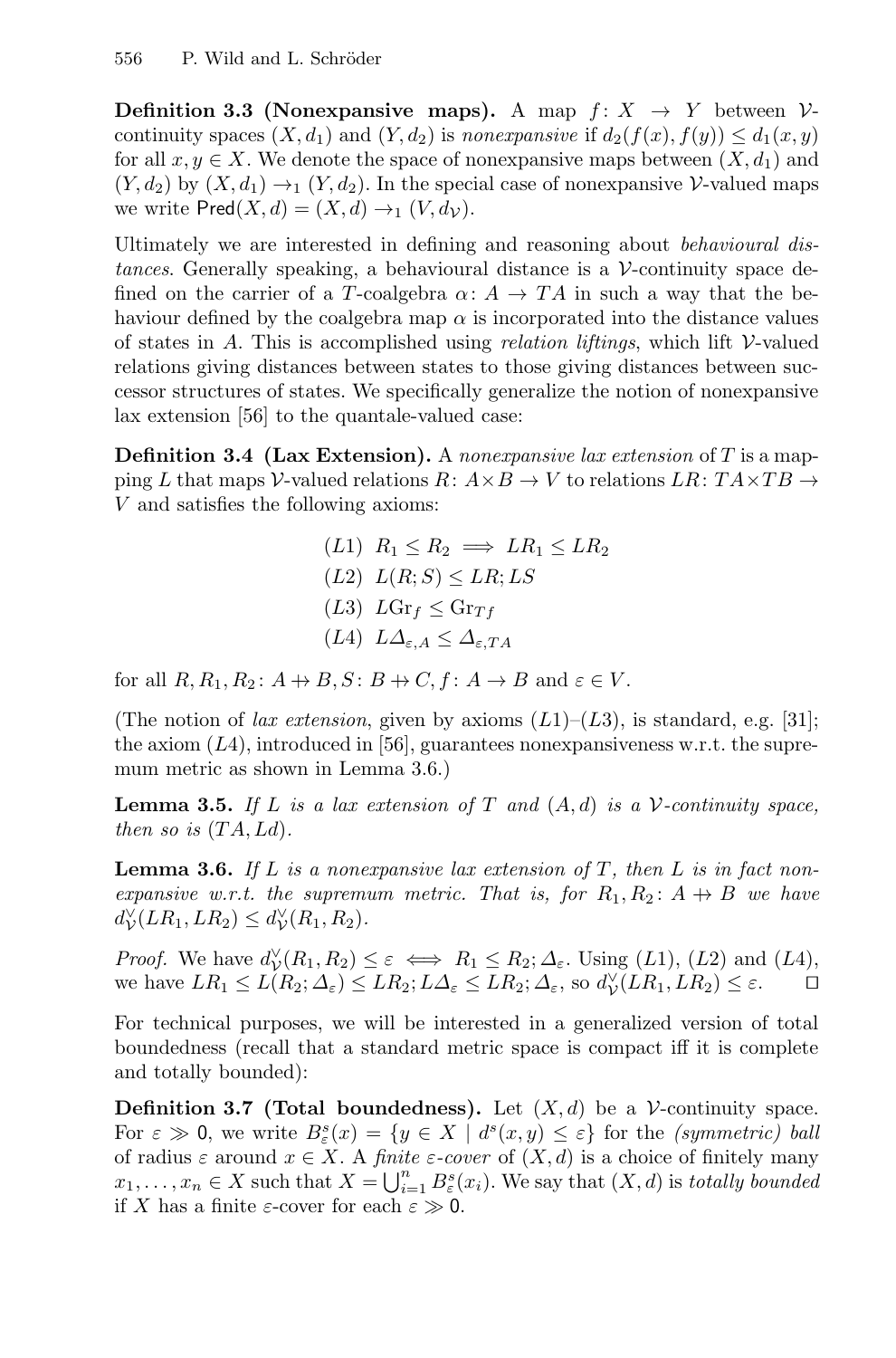**Remark 3.8.** Note that use of the symmetrization  $d^s$  is essential in the above definition; e.g. in the unit interval, with  $d(x, y) = x \ominus y$ , the set  $\{y \mid d(0, y) \leq \varepsilon\}$ is the whole space, so 0 alone would form an  $\varepsilon$ -cover of  $[0,1]$  if we replaced  $d^s$ with d.

Moreover, our main result involves a generalization of the standard notion of density:

**Definition 3.9 (Density).** Let  $(X, d)$  be a V-continuity space. A subset  $Y \subseteq X$ is dense if for every  $x \in X$  and  $\varepsilon \gg 0$  there exists  $y \in Y$  such that  $d^s(x, y) \leq \varepsilon$ .

**Assumption 3.10.** Throughout the paper, we fix a value co-quantale V that is totally bounded as a V-continuity space. Moreover, we fix a dense subset  $V_0 \subseteq V$ for use as a set of truth constants in the relevant logics, with a view to keeping the syntax countable in the central examples. (The technical development, on the other hand, does not require  $V_0$  to be countable, so we can always take  $V_0 = V.$ 

#### <span id="page-6-0"></span>Example 3.11 ((Value) co-quantales).

1. The set  $2 = \{0, 1\}$ , with  $0 \le 1$  and with binary join as the monoid structure, is a value co-quantale  $[24]$ , and of course totally bounded. 2-Continuities d are just preorders, with y being above x if  $d(x, y) = 0$  (!); symmetric 2continuities are equivalence relations. Notice that  $0 \gg 0$  in 2. The  $\ominus$  operator is given by  $a \oplus b = 1$  iff  $a = 1$  and  $b = 0$ .

2. The dual of every locale (e.g. [\[8\]](#page-18-18)), in particular the set of closed subsets of any topological space, forms a co-quantale, with binary join as the monoid structure. However, locales are not in general value co-quantales. The dual  $\Omega(R)$ of the *free* locale over a set  $R$ , described as the lattice of downclosed systems of finite subsets of  $R$  (ordered by reverse inclusion of such set systems), does form a value co-quantale [\[24\]](#page-19-5), and is totally bounded [\[30\]](#page-19-14).  $\Omega(R)$ -continuity spaces are known as structure spaces [\[30,](#page-19-14)[24\]](#page-19-5).

3. The unit interval  $[0, 1]$  is totally bounded.  $[0, 1]$ -Continuity spaces coincide with 1-bounded pseudo-quasimetric spaces, and symmetric  $[0, 1]$ -continuity spaces with 1-bounded pseudometric spaces in the standard sense (cf. Remark [3.2\)](#page-4-1).

<span id="page-6-1"></span>4. Convex-nondeterministic distances: The set  $\mathcal I$  of nonempty closed subintervals (i.e. finitely generated nonempty convex subsets) of  $[0, 1]$ , written in the form [a, b] with  $a \leq b$ , ordered by  $[a, b] \leq [c, d]$  iff  $a \leq c$  and  $b \leq d$ , and equipped with truncated Minkowski addition  $[a, b] \oplus [c, d] = [a \oplus c, b \oplus d]$  (with  $\oplus$ on  $[0, 1]$  defined as in the previous item), is a totally bounded value co-quantale. We write  $[a, b] = [a, max(a, b)]$ . We have  $[a, b] \gg 0 = [0, 0]$  iff  $a > 0$ , and  $[a, b] \ominus [c, d] = \{a \ominus c, b \ominus d\}$ , again with  $\ominus$  on [0, 1] described as in the previous item. We can think of an  $\mathcal I$ -continuity space as assigning to each pair of points a nondeterministic distance, given as an interval of possible distances.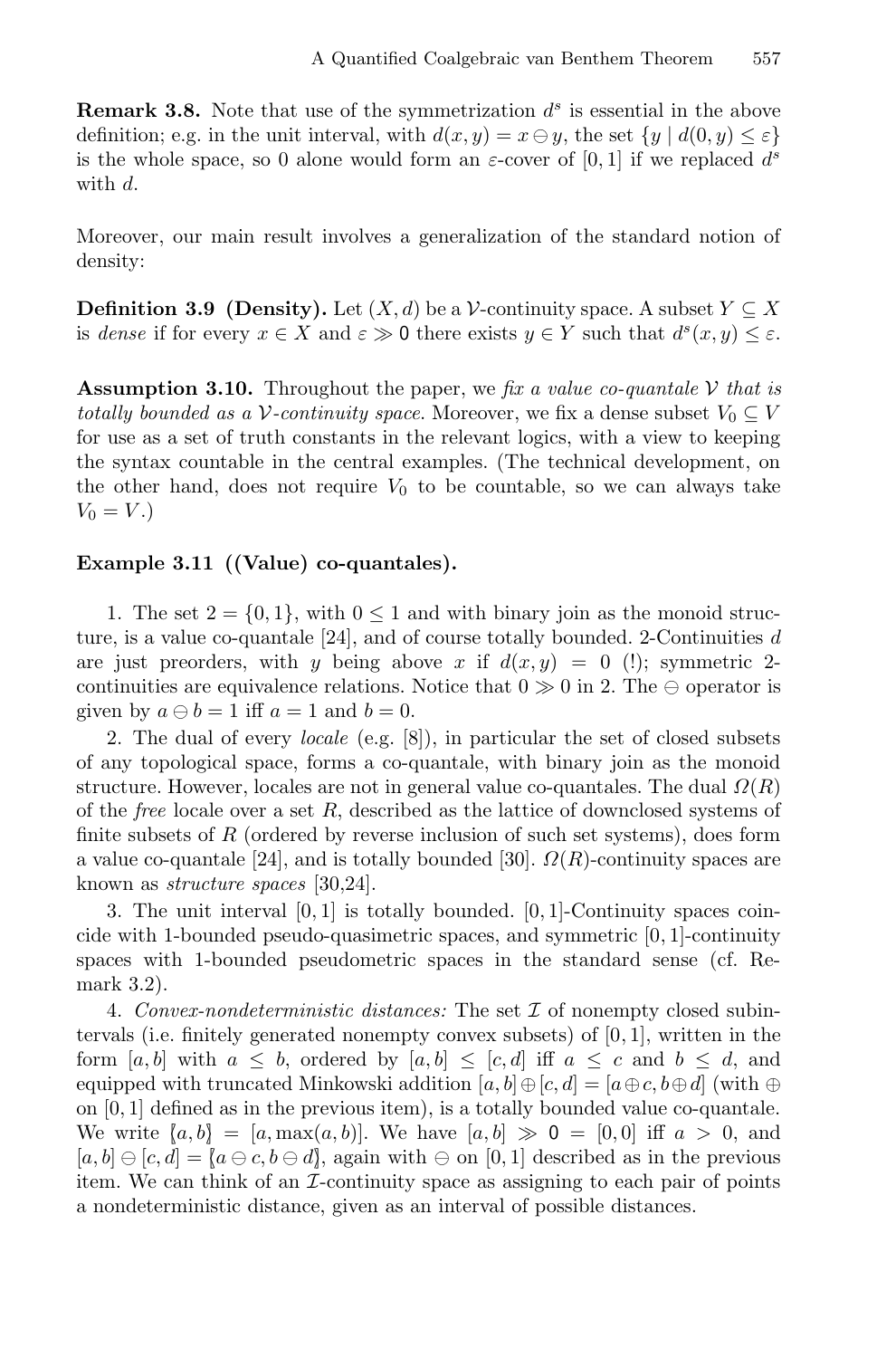# <span id="page-7-0"></span>4 Quantale-Valued Modal and Predicate Logics

We next introduce the main objects of study, quantale-valued coalgebraic modal and predicate logics. They will feature modalities interpreted using a quantitative version of predicate liftings [\[45,](#page-20-9)[50](#page-20-10)[,51\]](#page-20-11). Predicate liftings take their name from the fact that they lift predicates on a base set  $X$  to predicates on the set  $TX$ (where  $T$  is our globally fixed functor representing the system type according to Section [2\)](#page-2-0). We work with  $\mathcal{V}\text{-}valued~predicates$ , which are organized in the contravariant V-powerset functor Q given on sets X by  $\mathcal{Q}X = X \rightarrow V$  and on functions  $f: X \to Y$  by  $\mathcal{Q}f(g) = g \circ f$  (that is,  $\mathcal{Q}$  is a functor  $\mathsf{Set}^{\mathrm{op}} \to \mathsf{Set}$  where  $Set<sup>op</sup>$  is the opposite category of  $Set$ ). In keeping with the prevalent reading in fuzzy and probabilistic logics (where, typically,  $\mathcal{V} = [0, 1]$ ), we read  $0 \in \mathcal{V}$  as 'false' and  $1 \in V$  as 'true' (opposite choices are also found in the literature, e.g. in modal logics for metric transition systems [\[3\]](#page-18-5), where  $0 \in [0, 1]$  is interpreted as 'true'). Predicate liftings can have arbitrary finite arities [\[50\]](#page-20-10). For brevity, we restrict the presentation to unary modalities and predicate liftings; generalizing to higher arities requires only more indexing.

**Definition 4.1.** A  $(V$ -valued) predicate lifting is a natural transformation  $\lambda: \mathcal{Q} \to \mathcal{Q} \circ T$ , i.e. a family of maps  $\lambda_X: \mathcal{Q} X \to \mathcal{Q} TX$ , indexed over all sets X, such that  $\lambda_Y(f)(Th(t)) = \lambda_X(f \circ h)(t)$  for all  $f: Y \to V$ ,  $h: X \to Y$ ,  $t \in TX$ .

**Definition 4.2.** Let  $\lambda$  be a predicate lifting.

- 1.  $\lambda$  is monotone if for all sets X and all  $f, g \in \mathcal{Q}X$  with  $f \leq g$  we have  $\lambda_X(f) \leq \lambda_X(g)$ .
- 2.  $\lambda$  is nonexpansive if for all sets X and all  $f, g \in \mathcal{Q}X$  we have  $d_{\mathcal{V}}^{\vee}(\lambda_X(f), \lambda_X(g)) \leq d_{\mathcal{V}}^{\vee}(f, g).$

For the remainder of the paper, we fix a set  $\Lambda$  of monotone and nonexpansive predicate liftings, which, by abuse of notation, we also use as modalities in the syntax. A basic example is the  $\Diamond$  modality of quantitative probabilistic modal logic [\[10\]](#page-18-3), which denotes expected probability (in the next transition step) and corresponds to a predicate lifting for the (sub-)distribution functor  $\mathcal S$  (Section [2\)](#page-2-0); see Example [4.4.](#page-8-0)[2](#page-9-0) for details. The generic syntax of  $\mathcal{V}\text{-}valued$  quantitative coalgebraic modal logic is then given by the grammar

$$
\varphi, \psi ::= c \mid \varphi \oplus c \mid \varphi \ominus c \mid \varphi \wedge \psi \mid \varphi \vee \psi \mid \lambda \varphi \qquad (c \in V_0, \lambda \in \Lambda).
$$

The operators  $\oplus$ ,  $\ominus$ ,  $\vee$ ,  $\wedge$  denote co-quantale operations, the meaning of  $\lambda$  is determined by the associated predicate lifting. As usual, the rank of a formula  $\varphi$ is the maximal nesting depth of modalities  $\lambda$  in  $\varphi$ . We denote the set of all modal formulae by  $\mathcal{L}^{\Lambda}$  and the set of formulae of rank at most n by  $\mathcal{L}_{n}^{\Lambda}$ .

Formally, the **semantics** is defined by assigning to each formula  $\varphi$  and each T-coalgebra  $\alpha: A \to TA$  the extension  $[\![\varphi]\!]_{\alpha}: A \to V$ , or just  $[\![\varphi]\!]$ , of  $\varphi$  over  $\alpha$ , recursively defined by

$$
\begin{aligned}\n[\varphi \oplus c](a) &= [\varphi](a) \oplus c & [\varphi \ominus c](a) &= [\varphi](a) \ominus c \\
[\varphi \wedge \psi](a) &= [\varphi](a) \wedge [\psi](a) & [\varphi \vee \psi](a) &= [\varphi](a) \vee [\psi](a) \\
[\mathbb{C}](a) &= c & [\lambda \varphi](a) &= \lambda_A([\varphi])(\alpha(a))\n\end{aligned}
$$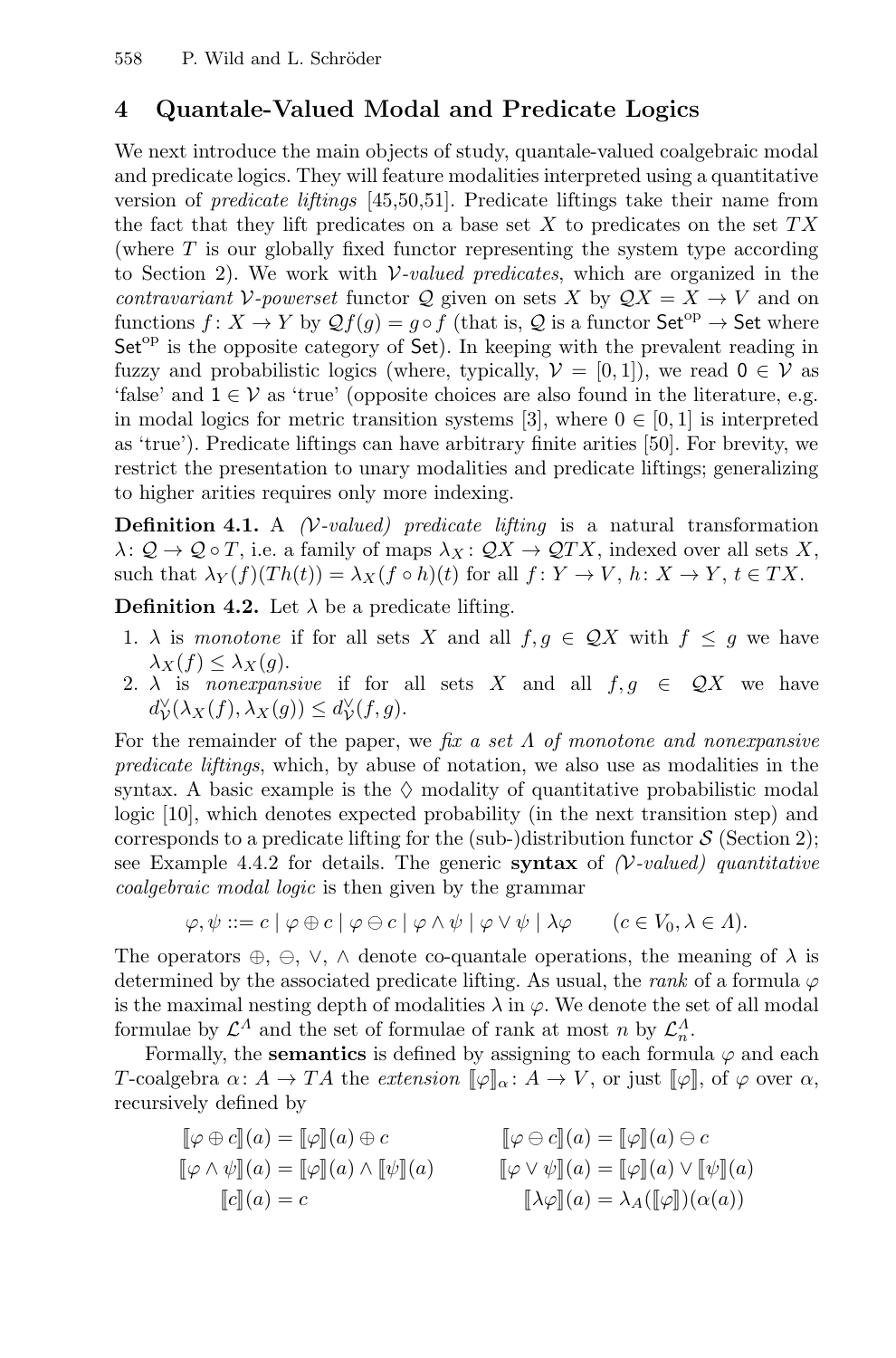<span id="page-8-2"></span>Remark 4.3. Fuzzy logics differ widely in their interpretation of propositional connectives (e.g [\[41\]](#page-19-15)). In our modal syntax, we necessarily restrict to nonexpansive operations, in order to ensure nonexpansiveness w.r.t. behavioural distance later; this is typical of characteristic logics for behavioural distances (such as quantitative probabilistic modal logic [\[10\]](#page-18-3)). The logic hence does not include binary  $\oplus$  or  $\ominus$  (in the above syntax, we insist that one of the arguments is a constant). In terminology usually applied to  $V = [0, 1]$ , we thus allow Zadeh connectives (such as  $\vee$ ,  $\wedge$ ) but not *Lukasiewicz* connectives, so for  $\mathcal{V} = [0, 1],$ the above version of quantitative coalgebraic modal logic is essentially the Zadeh fragment of Lukasiewicz fuzzy coalgebraic modal logic [\[51\]](#page-20-11).

The syntax does not include negation  $1 \ominus (-)$ ; if V satisfies the De Morgan laws (e.g. these hold in [0,1]),  $\Lambda$  is closed under duals  $1 \ominus (\lambda(1 \ominus (-)))$ , and  $V_0$ is closed under negation (i.e.  $c \in V_0$  implies  $1 \ominus c \in V_0$ ), then negation can be defined via negation normal forms as usual.

As the ambient predicate logic of the above modal logic, we use  $(\mathcal{V}\text{-}valued)$  quantitative coalgebraic predicate logic, a quantitative variant of two-valued coalgebraic predicate logic [\[40\]](#page-19-16). Its syntax is given by

$$
\varphi, \psi ::= c \mid x = y \mid \varphi \oplus c \mid \varphi \ominus c \mid \varphi \wedge \psi \mid \varphi \vee \psi \mid \exists x. \varphi \mid \forall x. \varphi \mid x \lambda [y : \varphi]
$$

where  $c \in V_0$ ,  $\lambda \in \Lambda$ , and  $x, y$  come from a fixed supply **Var** of (individual) variables. The reading of  $x\lambda[y: \varphi]$  is the modalized truth degree (according to  $\lambda$ ) to which the successors y of a state x satisfy  $\varphi$ ; e.g. with  $\Diamond$  as above,  $x \Diamond [y : \varphi]$  is the expected truth value of  $\varphi$  at a random successor y of x. The semantics over  $(A, \alpha)$  as above is given by V-valued maps  $\llbracket \varphi \rrbracket_{\alpha}$ , or just  $\llbracket \varphi \rrbracket$ , that are defined on valuations  $\kappa: \mathsf{Var} \to A$ . The interesting clauses in the definition are

<span id="page-8-0"></span>
$$
\llbracket \exists x. \varphi \rrbracket(\kappa) = \bigvee_{a \in A} \llbracket \varphi \rrbracket(\kappa[x \mapsto a]) \qquad \llbracket \forall x. \varphi \rrbracket(\kappa) = \bigwedge_{a \in A} \llbracket \varphi \rrbracket(\kappa[x \mapsto a])
$$

$$
\llbracket x \lambda [y: \varphi] \rrbracket(\kappa) = \lambda_A (\llbracket \varphi \rrbracket(\kappa[y \mapsto \cdot]))(\alpha(\kappa(x)))
$$

(where  $\kappa[y \mapsto a]$  maps y to a and otherwise behaves like  $\kappa$ , and by  $\llbracket \varphi \rrbracket(\kappa[y \mapsto \cdot])$ we mean the predicate that maps a to  $\lbrack \varphi \rbrack (\kappa |y \mapsto a)$ . Moreover, equality is crisp, i.e.  $[x = y](\kappa)$  is 1 if  $\kappa(x) = \kappa(y)$ , and 0 otherwise.

Example 4.4. We discuss some instances of the above framework.

<span id="page-8-1"></span>1. Fuzzy modal logic: Take  $T$  to be the *covariant*  $V$ -valued powerset functor, i.e.  $TX = X \to V$  and  $Tf(A)(y) = \bigvee \{A(x) | f(x) = y\}$  for  $f : X \to Y$ . We think of  $A \in TX$  as a V-valued fuzzy subset of X; we say that A is crisp if  $A(x) \in \{0,1\}$ for all x. Put  $\Lambda = \{ \Diamond \}$  where  $\Diamond_X(A)(B) = \bigvee \{ A(x) \land B(x) \mid x \in X \}$  for  $A \in \mathcal{QX}$ ,  $B \in TX$ . Then T-coalgebras are equivalent to fuzzy Kripke frames, which consist of a set X and a fuzzy relation  $R: X \times X \to V$ , and  $\Diamond$  is the natural fuzzification of the standard diamond modality. Fuzzy propositional atoms from a set At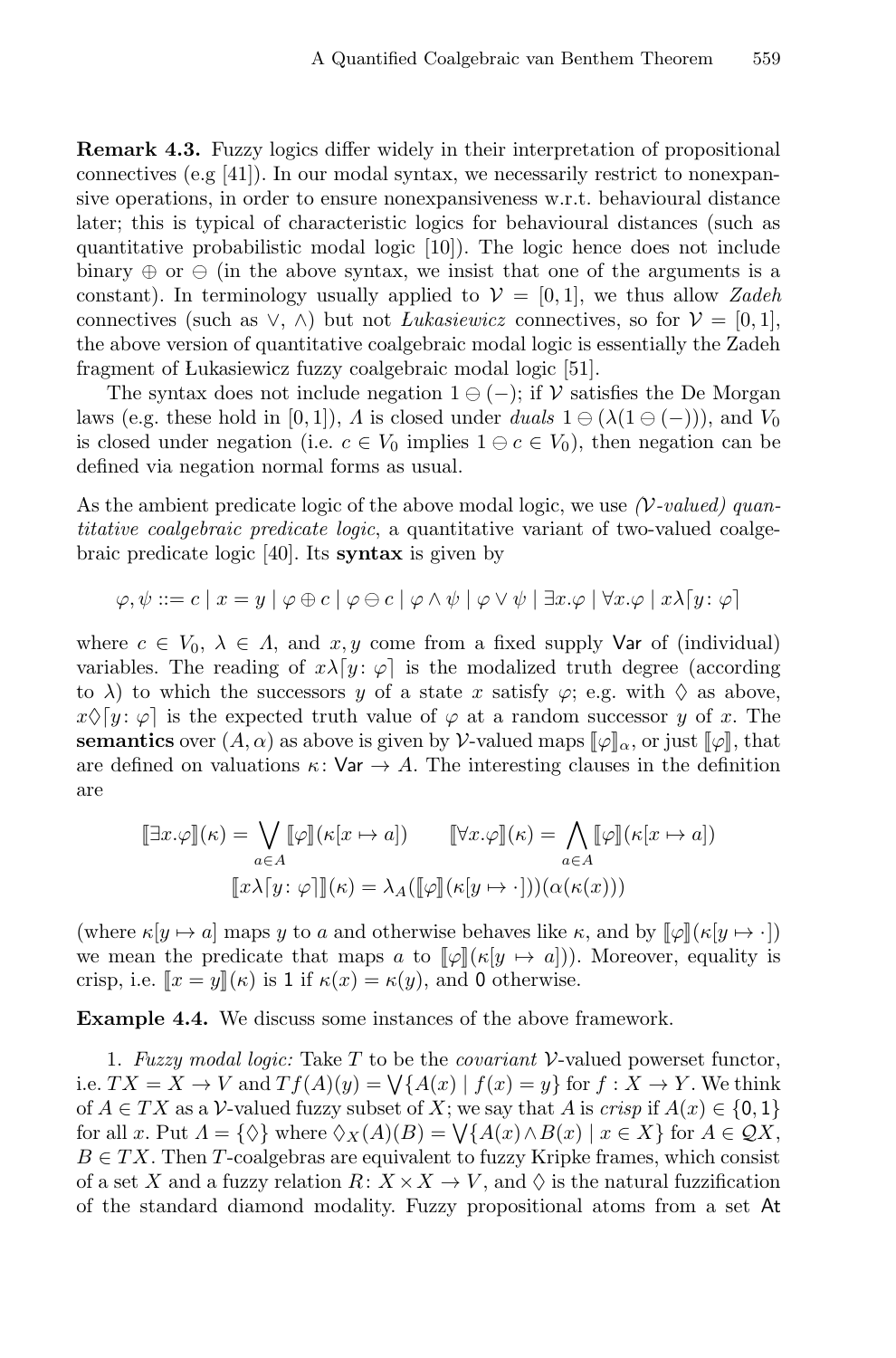can be added by passing to the functor that maps a set X to  $\mathcal{Q}(At) \times TX$ . Instantiating to  $\mathcal{V} = [0, 1]$ , we obtain a basic modal logic of fuzzy relations, or in description logic terminology Zadeh fuzzy  $\text{ALC}$  [\[53\]](#page-20-12). The corresponding instance of quantitative coalgebraic predicate logic is essentially the Zadeh fragment of Novak's Lukasiewicz fuzzy first order logic [\[43\]](#page-20-13).

<span id="page-9-0"></span>2. Probabilistic modal logic: As indicated in Section [2,](#page-2-0) coalgebras for the subdistribution functor  $\mathcal S$  are probabilistic transition systems (with possible deadlock). We take  $\mathcal{V} = [0, 1]$  and  $\Lambda = {\Diamond}$ , interpreted by the predicate lifting

$$
\Diamond_X(A)(\mu) = \mathbb{E}_{\mu}(A) \quad \text{for } \mu \in \mathcal{S}X
$$

where  $\mathbb{E}_{\mu}(A)$  denotes the expected value of  $A(x)$  when x is distributed according to  $\mu$ . The induced instance of quantitative coalgebraic modal logic is *(quantita*tive) probabilistic modal logic [\[10\]](#page-18-3), which may be seen as a quantitative variant of two-valued probabilistic modal logic [\[39\]](#page-19-11), and embeds into the probabilistic  $\mu$ calculus [\[34,](#page-19-17)[42\]](#page-19-18). Propositional atoms are treated analogously as in the previous item (and indeed probabilistic modal logic is trivial without them). The ambient quantitative probabilistic first-order logic arising as the corresponding instance of quantitative coalgebraic predicate logic is a quantitative variant of Halpern's type-1 (i.e. statistical) probabilistic first-order logic [\[27\]](#page-19-19).

<span id="page-9-1"></span>3. Metric modal logic: In their simplest form, metric transition systems [\[3\]](#page-18-5) are just transition systems in which states are labelled in a metric space S (numerous variants exist, e.g. with states themselves forming a metric space or with transitions labelled in a metric space [\[9\]](#page-18-19)). We work with a generalized version where  $(S, d_S)$  is a V-continuity space. Metric transition systems are then coalgebras for the functor TX given on sets by  $TX = S \times \mathcal{P}X$ . We take  $\Lambda =$  $\{\Diamond\} \cup S$ . We interpret A using predicate liftings

$$
\Diamond_X(A)(s, B) = \bigvee \{A(x) \mid x \in B\} \qquad r_X(A)(s, B) = d_S(s, r)
$$

for  $A \in \mathcal{Q}X$ ,  $(s, B) \in TX$ ,  $r \in S$ . Note that  $r \in S$  ignores its argument A, so is effectively a nullary modality. Note also that as per our interpretation of truth values, this nullary modality is read as distinctness from r; in case  $V = [0, 1]$ , the degree of equality to r can be expressed as  $1 \oplus r$ . The induced instance of coalgebraic modal logic is related to characteristic logics for branching-time behavioural distances on metric transition systems [\[3,](#page-18-5)[9\]](#page-18-19).

<span id="page-9-2"></span>4. Convex-nondeterministic metric modal logic: We continue to consider metric transition systems as recalled in the previous item, reusing the designators T, S,  $d_S$ , and taking  $\mathcal{V} = [0, 1]$  for simplicity. Recall the value co-quantale  $\mathcal{I}$ of nonempty closed subintervals of [0, 1] from Example [3.11](#page-6-0)[.4.](#page-6-1) We turn the predicate liftings for  $r \in S$  defined in the previous item into  $\mathcal{I}$ -valued predicate liftings by prolonging them along the inclusion  $\iota: [0, 1] \hookrightarrow \mathcal{I}$ , given by  $\iota(a) = [a, a]$ . We define an  $\mathcal I$ -valued predicate lifting  $M$  for  $T$ , where  $\mathcal I$  is the value quantale of closed intervals introduced in Example [3.11.](#page-6-0)[4,](#page-6-1) by

$$
M_X(A)(s, B) = [\bigwedge \{\pi_1(A(x)) \mid x \in B\}, \bigvee \{\pi_2(A(x)) \mid x \in B\}]
$$

where  $\pi_i: \mathcal{I} \to [0,1]$  denote the evident projections  $\pi_1([a,b]) = a, \pi_2([a,b]) = b.$ That is, M returns the range of truth values that A takes on B.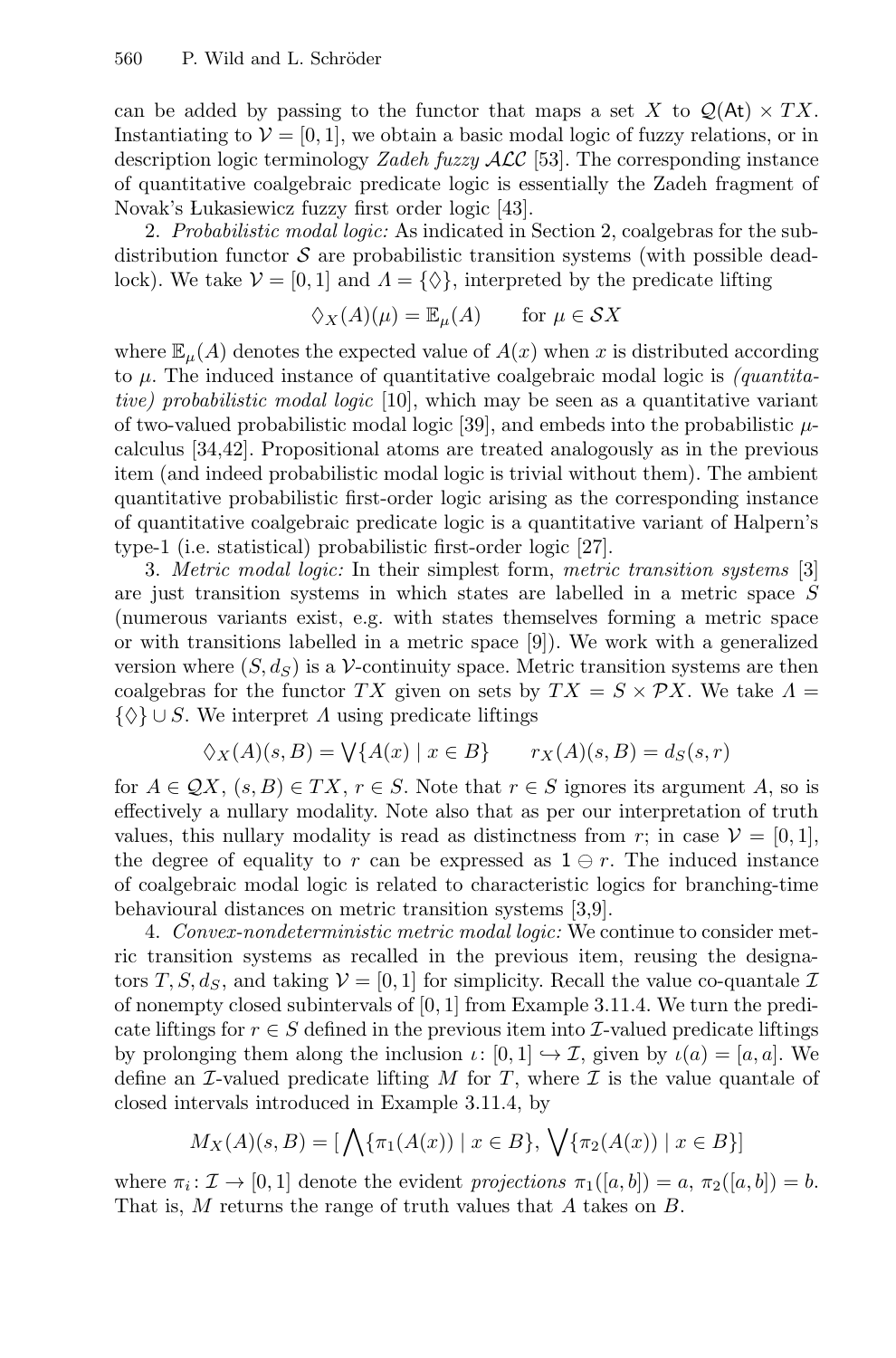## 5 Behavioural Distance and Quantitative Bisimulation Invariance

The behavioural distance between states of a coalgebra  $\alpha: A \to TA$  is defined as a least fixpoint that arises from an iterative process: Initially, at depth 0, all states are thought of as equivalent and their distance is therefore 0. In order to increase the depth of the behavioural distance from n to  $n + 1$ , we lift the depth-n distance on A to a the set  $TA$  of successor structures. Formally, this is accomplished using the following quantale-valued version of the coalgebraic Kantorovich lifting [\[4,](#page-18-20)[56\]](#page-20-8):

#### **Definition 5.1 (Kantorovich lifting).** Let A and B be sets and  $R: A \rightarrow B$ .

- 1. A pair  $(f, g)$  of functions  $f: A \to V$ ,  $g: B \to V$  is R-nonexpansive if  $f(a) \oplus$  $g(b) \leq R(a, b)$  for all  $a \in A, b \in B$ .
- 2. The Kantorovich lifting of R is the relation  $K_A(R)$ :  $TA \rightarrow TB$  given by

$$
K_A(R)(t_1, t_2) = \bigvee \{ \lambda_A(f)(t_1) \ominus \lambda_B(g)(t_2) \mid \lambda \in \Lambda, (f, g) \text{ } R\text{-nonexpansive} \}.
$$

(Here, Λ is the set of modalities fixed in Section [4.](#page-7-0)) Generalizing [\[56,](#page-20-8) Theorem 5.6], we have:

Lemma 5.2. The Kantorovich lifting is a nonexpansive lax extension.

#### <span id="page-10-0"></span>Example 5.3 (Kantorovich liftings).

1. For  $\mathcal{V} = [0, 1]$  and V-valued fuzzy modal logic with  $\Lambda = {\emptyset}$  (i.e. for simplicity without propositional atoms; cf. Example [4.4](#page-8-0)[.1\)](#page-8-1), the Kantorovich lifting  $K_A(R)$  of a V-valued relation  $R: X \rightarrow Y$  coincides with an asymmetric generalized Hausdorff lifting; i.e.

$$
K_A(R)(A, B) = \bigvee_{x \in X} \bigwedge_{y \in Y} ((A(x) \ominus B(y)) \vee (A(x) \wedge R(x, y)))
$$

for  $A \in TX = X \rightarrow V$ ,  $B \in TY$ . (Obtaining a similar description for general V remains an open problem.) In particular, on crisp sets  $A, B$ , the symmetrization  $K_A(R)^s$  is the usual Hausdorff lifting  $K_A(R)^s(A, B)$  =  $\max(\bigvee_{A(x)=1}\bigwedge_{B(y)=1}R(x,y),\bigvee_{B(y)=1}\bigwedge_{A(x)=1}R(x,y)).$ 

2. For probabilistic modal logic (Example [4.4](#page-8-0)[.2\)](#page-9-0), the restriction of  $K_A$  to distributions coincides, by definition, with the usual (symmetric) Kantorovich-Wasserstein lifting (e.g. [\[10\]](#page-18-3)). On subdistributions, one obtains an asymmetric variant, whose symmetrization then coincides with the standard one.

<span id="page-10-1"></span>3. For V-valued metric modal logic (Example [4.4](#page-8-0)[.3\)](#page-9-1), with  $\Lambda = \{ \Diamond \} \cup S$ , we similarly obtain a V-valued (asymmetric) Hausdorff distance

$$
K_A(R)((s, A), (t, B)) = d(s,t) \vee \bigvee_{x \in A} \bigwedge_{y \in B} R(x, y)
$$

on  $(s, A) \in TX = S \times \mathcal{P}(X)$ ,  $(t, B) \in TY$ , and  $R: X \rightarrow Y$ ; a characterization that in this case holds for unrestricted  $V$ .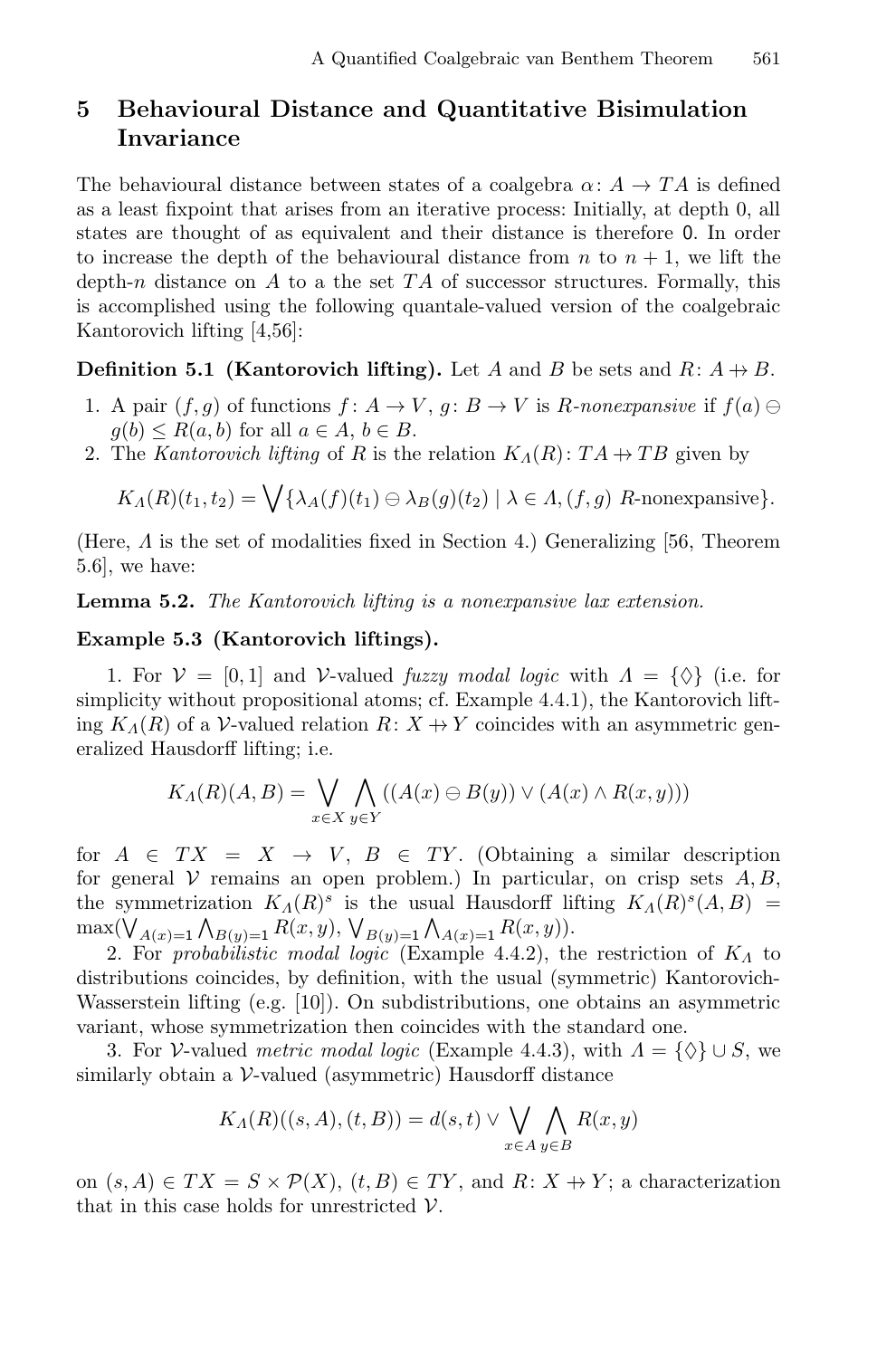4. Convex-nondeterministic metric modal logic: The I-valued Kantorovich lifting induced by the set  $\Lambda = \{M\} \cup S$  of modalities on metric transition systems, with notation as in Examples [3.11.](#page-6-0)[4](#page-6-1) and [4.4.](#page-8-0)[4,](#page-9-2) is given by

$$
K_A(R)((s,A),(t,B)) = \iota(d(s,t)) \vee
$$
  

$$
\{\bigvee_{y \in B} \bigwedge_{x \in A} \pi_1(R(x,y)), \bigvee_{x \in A} \bigwedge_{y \in B} \pi_2(R(x,y))\}
$$

on  $(s, A) \in TX = S \times \mathcal{P}(X)$ ,  $(t, B) \in TY$ , and  $R: X \rightarrow Y$  (recall that the  $\pi_i$  are the projections  $\mathcal{I} \to [0, 1]$ , and  $\iota : [0, 1] \to \mathcal{I}$  denotes the evident injection).

For purposes of lifting  $\mathcal V$ -continuity structures as relations, nonexpansive pairs can be replaced with the more familiar notion of nonexpansive map:

**Lemma 5.4.** Let  $(A, d)$  be a V-continuity space and let  $(f, g)$  be d-nonexpansive. Put  $h(b) = \bigvee_{a \in A} f(a) \ominus d(a, b)$ . Then  $f \leq h \leq g$  and  $h \in \text{Pred}(A, d)$ .

By monotonicity of predicate liftings we get the following alternative formulation for the Kantorovich lifting of a V-continuity structure:

<span id="page-11-1"></span>**Lemma 5.5.** Let  $(A,d)$  be V-continuity space. Then for all  $t_1, t_2 \in TA$ 

$$
K_{\Lambda}(d)(t_1, t_2) = \bigvee \{ \lambda_A(h)(t_1) \ominus \lambda_A(h)(t_2) \mid \lambda \in \Lambda, h \in \text{Pred}(A, d) \}.
$$

Using the Kantorovich lifting, we can now define a sequence of behavioural distances between states a, b in a T-coalgebras  $\alpha: A \to TA, \beta: B \to TB$ :

$$
d_0^K(a,b) = 0 \t d_{n+1}^K(a,b) = K_A(d_n^K)(\alpha(a), \beta(b)) \t d_{\omega}^K(a,b) = \bigvee_{n < \omega} d_n^K(a,b).
$$

By general fixed point theory, the continuation of this ordinal-indexed sequence past  $\omega$  eventually stabilizes, that is, there exists some ordinal  $\gamma$  such that  $d_{\gamma+1}^K =$  $d_{\gamma}^{K}$ . The arising least fixed point is the unbounded behavioural distance  $d^{K}$ , alternatively given by

$$
d^K = \bigwedge \{d \mid d = K_A(d) \circ (\alpha \times \beta)\}.
$$

These behavioural distances lead to an appropriate generalization of the notion of bisimulation invariance. A family f of V-valued predicates  $f_{\alpha}$  indexed over T-coalgebras  $\alpha: A \to TA$  – such as the extension of a modal formula or of a first-order formula with a single free variable  $-$  is said to be *behaviourally* nonexpansive if it is nonexpansive with respect to behavioural distance  $d^K$ , i.e. if for all coalgebras  $\alpha: A \to TA, \beta: B \to TB$  and all  $a \in A, b \in B$ ,

<span id="page-11-0"></span>
$$
f_{\alpha}(a) \ominus f_{\beta}(b) \le d^{K}(a, b). \tag{1}
$$

Similarly, f is depth-n behaviourally nonexpansive for finite depth n if f is nonexpansive with respect to depth-n behavioural distance  $d_n^K$ .

To match these notions to the classical setting, consider the binary coquantale 2. In the general case, the above notion of behavioural nonexpansiveness should then be thought of as preservation under simulation: States  $a, b$  have (asymmetric) distance 0 if b simulates a, and in this case,  $(1)$  stipulates that if f is true at  $a$ , then  $f$  is also true at  $b$ .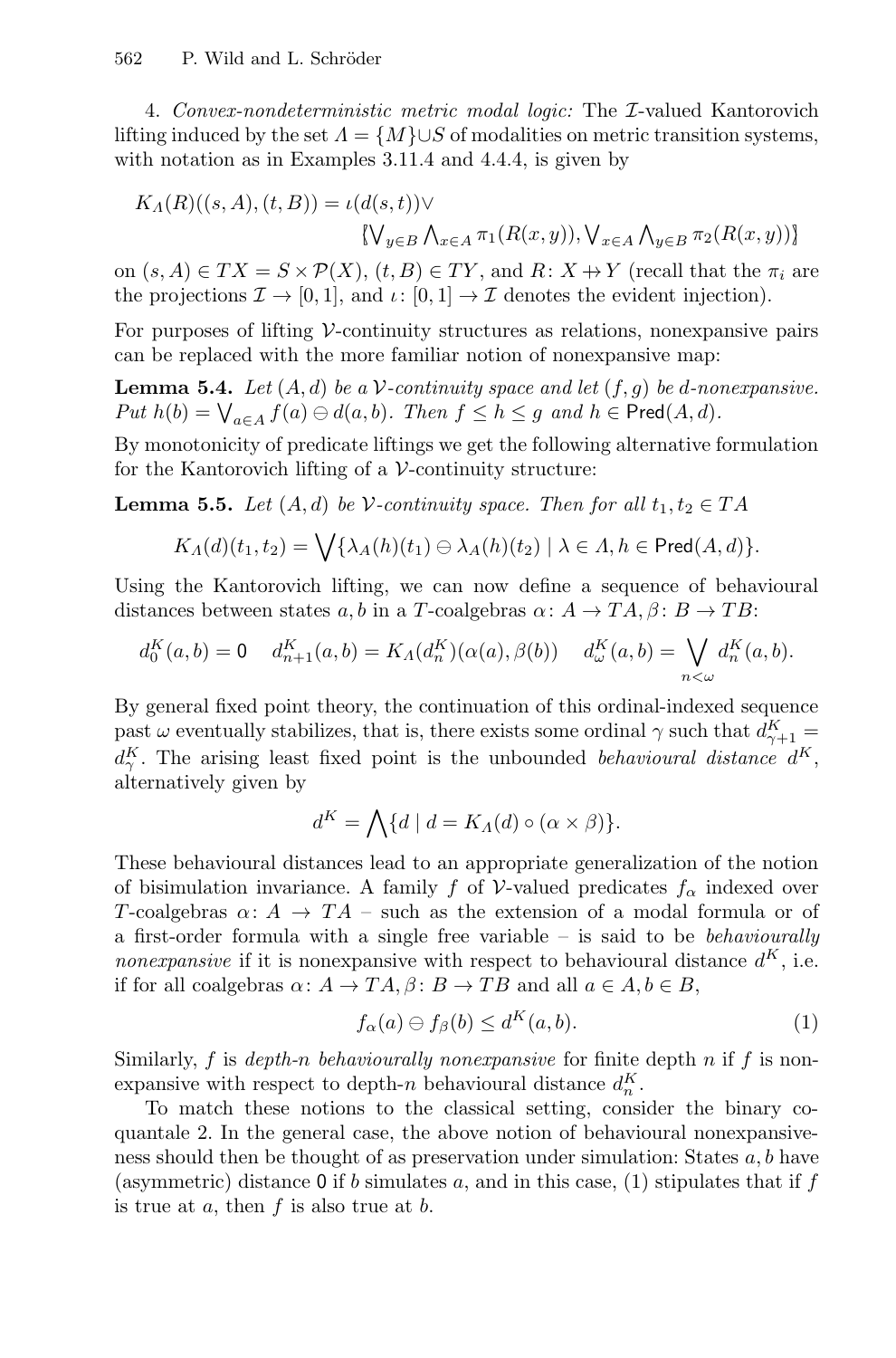Example 5.6. The behavioural distance arising from the Kantorovich lifting of metric modal logic (Example [5.3.](#page-10-0)[3\)](#page-10-1) is a *simulation distance*. The value  $d^{K}(a, b)$ quantifies the degree to which traces starting at  $b$  simulate traces starting at  $a$ , where the distance from one trace to another is the supremum over the distances at all time steps.

On the other hand, there are many cases where the behavioural distance  $d^K$  is symmetric. If  $\mathcal{V} = [0, 1]$  and the set  $\Lambda$  is closed under duals (Remark [4.3\)](#page-8-2), then we have that  $K_A(R^*) = K_A(R)^*$  for all R and therefore  $d^K$  is symmetric [\[56\]](#page-20-8). Concretely, if we put  $\Box_X(A) = 1 \ominus \Diamond_X(1 \ominus A)$ , then in the case of fuzzy modal logic (Example [4.4.](#page-8-0)[1\)](#page-8-1) we have  $\Box_X(A)(B) = \bigwedge \{(1 \ominus B(x)) \vee A(x) \mid x \in X\}$  and in the case of probabilistic modal logic (Example [4.4.](#page-8-0)[2\)](#page-9-0) we have  $\Box_X(A)(\mu) =$  $\mathbb{E}_{\mu}(A) \oplus (1 \ominus \mu(X)),$  and in both cases  $\Lambda = {\emptyset, \square}$  yields a symmetric distance.

In these symmetric cases distance 0 determines a notion of bisimilarity, and behavioural nonexpansiveness amounts to the standard notion of bisimulation invariance. Thus, the following straightforward lemma generalizes both bisimulation invariance of modal logic and preservation of positive modal logic (with only diamond modalities) under simulation:

<span id="page-12-0"></span>Lemma 5.7. All modal formulae are behaviourally nonexpansive, and all modal formulae of rank at most n are depth-n behaviourally nonexpansive.

As expected, coalgebra morphisms preserve behaviour on the nose:

**Lemma 5.8.** Let  $\alpha: A \to TA$  and  $\beta: B \to TB$  be coalgebras and  $h: A \to B$  a coalgebra morphism, that is  $Th \circ \alpha = \beta \circ h$ . Then  $d^{K,s}(a, h(a)) = 0$  for all  $a \in A$ .

Another way to define distances between states of a coalgebra is in terms of the modal formulae:

Definition 5.9 (Logical distance). Let a, b be states in coalgebras  $\alpha: A \rightarrow$  $TA, \beta: B \to TB$ . We define

$$
d_n^L(a, b) = \bigvee \{ [\![\varphi]\!](a) \ominus [\![\varphi]\!](b) \mid \varphi \in \mathcal{L}_n^A \}
$$

$$
d^L(a, b) = \bigvee \{ [\![\varphi]\!](a) \ominus [\![\varphi]\!](b) \mid \varphi \in \mathcal{L}^A \}
$$

The relationship between fixpoint-based distances  $d^K$  and logical distances  $d^L$  is at the heart of the study of behavioural nonexpansiveness and modal expressiveness. For instance, Lemma [5.7](#page-12-0) can equivalently be expressed by the inequalities  $d^L \leq d^K$  and  $d_n^L \leq d_n^K$ ,  $n < \omega$ . In Section [6,](#page-12-1) we investigate the converse inequalities.

### <span id="page-12-1"></span>6 Modal Approximation

<span id="page-12-2"></span>We now establish our first contribution, a quantitative coalgebraic Hennessy-Milner theorem. To this end, we first need to pin down the exact relationship of the two families of distances at finite depth.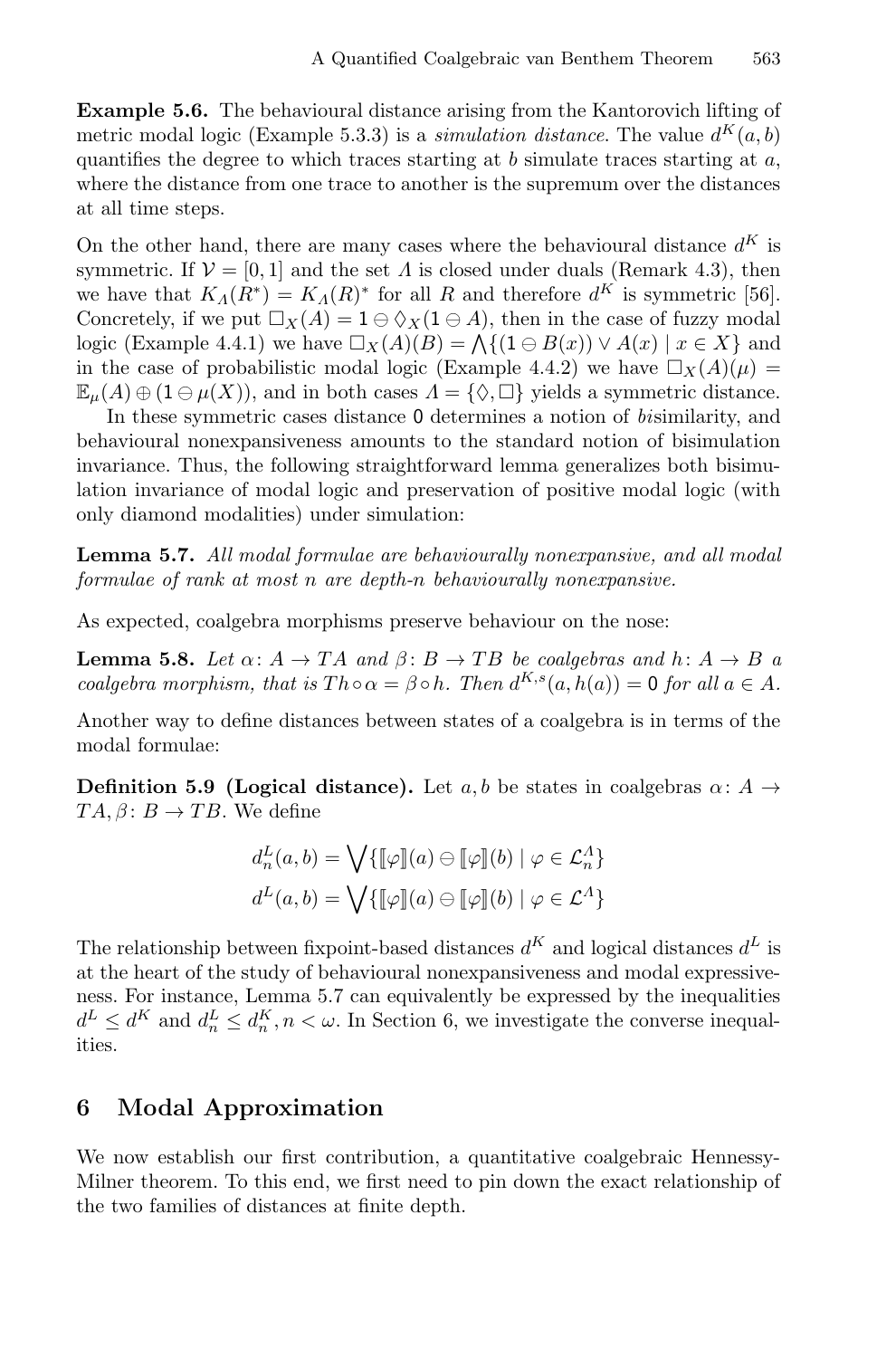**Theorem 6.1.** Let the set  $\Lambda$  of monotone and nonexpansive predicate liftings from Section [4](#page-7-0) be finite and let  $(A, \alpha)$  be a coalgebra. For all  $n < \omega$ :

- <span id="page-13-0"></span>1. We have  $d_n^K = d_n^L =: d_n$
- <span id="page-13-2"></span>2. The space  $(A, d_n)$  is totally bounded.
- <span id="page-13-4"></span>3. The set  $\mathcal{L}_n^{\Lambda}$  is a dense subset of  $\textsf{Pred}(A, d)$ .

**Remark 6.2.** The need for assuming that the set  $\Lambda$  of modalities is finite is specific to quantitative Hennessy-Milner theorems (and implicitly present also in the existing  $[0, 1]$ -valued version of the theorem  $[37]$ , and not needed in the two-valued case [\[45](#page-20-9)[,50\]](#page-20-10). It relates to the total boundedness claim in Theorem [6.1,](#page-12-2) and features also in the van Benthem theorem, where in fact it is needed also in the two-valued case [\[52\]](#page-20-1); indeed, proofs of the original van Benthem theorem start by assuming, in that case w.l.o.g., that there are only finitely many propositional atoms and relational modalities. In our running examples, only the ones featuring metric transition systems are affected by this assumption; indeed, for our theorems to apply to such systems, the space of labels needs to be finite.

Theorem [6.1](#page-12-2) is proven by induction on  $n$  and most of Section [6](#page-12-1) is devoted to the inductive step (the base case  $n = 0$  is immediate from  $d_0^K = d_0^L = 0$ ). We fix a coalgebra  $\alpha: A \to TA$  and an integer  $n > 1$  and assume as the inductive hypothesis that the three items of Theorem [6.1](#page-12-2) have already been proven for all  $m < n$ . We show Item [1](#page-13-0) in Lemma [6.3,](#page-13-1) Item [2](#page-13-2) in Lemma [6.6,](#page-13-3) and Item [3](#page-13-4) in Lemma [6.7.](#page-14-0)

<span id="page-13-1"></span>**Lemma 6.3.** We have  $d_n^K = d_n^L$  on A.

Proof (sketch). We use the alternative formula for the Kantorovich lifting as given in Lemma [5.5.](#page-11-1) By Item [3](#page-13-4) of the inductive hypothesis, and because the predicate liftings are nonexpansive, the maps  $\lambda(f) \circ \alpha$  with  $f \in \text{Pred}(A, d_{n-1})$ can be approximated using formula expansions  $\llbracket \lambda \psi \rrbracket$  with  $\psi \in \mathcal{L}_{n-1}^{\Lambda}$  $\Box$ 

Having shown that  $d_n^K = d_n^L$ , from now on we simply use  $d_n$  to denote both. To show that  $d_n$  is totally bounded, we make use of the following version of the Arzelà-Ascoli theorem [\[23,](#page-19-20) Theorem 4.13].

<span id="page-13-5"></span>**Lemma 6.4 (Arzelà-Ascoli).** Let  $(X, d_1)$  and  $(Y, d_2)$  be totally bounded Vcontinuity spaces. Then the space  $(X, d_1) \rightarrow_1 (Y, d_2)$  is also totally bounded.

Using Lemma [6.4,](#page-13-5) we show that the Kantorovich lifting preserves total boundedness; this generalizes a previous result for the case  $\mathcal{V} = [0, 1]$  [\[37,](#page-19-7) Proposition 29], which in turn generalizes [\[57,](#page-20-3) Lemma 5.6].

**Lemma 6.5.** If the set  $\Lambda$  of predicate liftings is finite and  $(X, d)$  is a totally bounded V-continuity space, then  $(T X, K_A(d))$  is totally bounded.

<span id="page-13-3"></span>The following is now an easy consequence:

**Lemma 6.6.** The space  $(A, d_n)$  is totally bounded.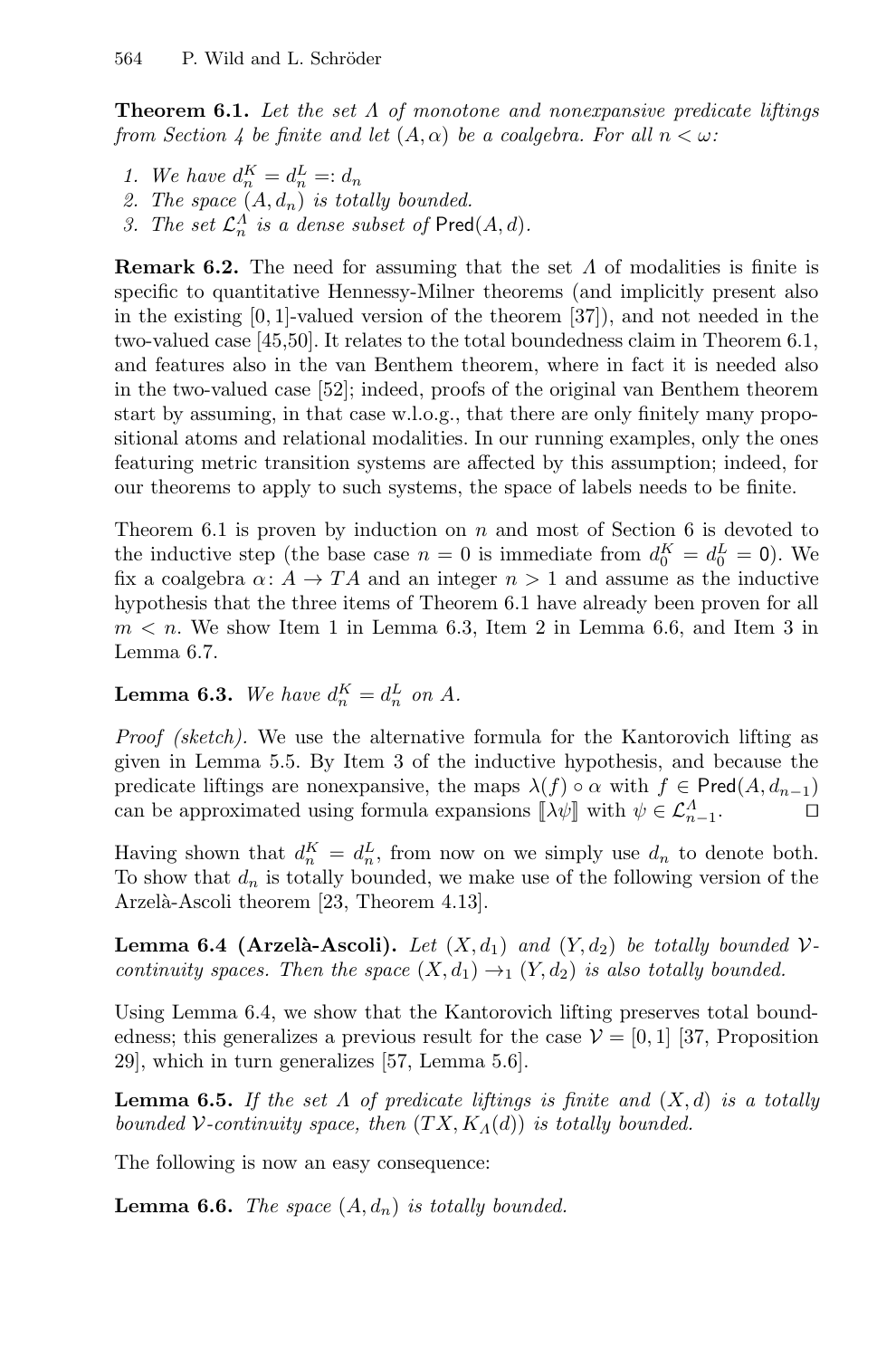Finally, we show that the modal formulae up to depth  $n$  form a dense subspace of the space of all nonexpansive properties:

<span id="page-14-0"></span>**Lemma 6.7.** Let  $f \in Pred(A, d_n)$  be a nonexpansive map and let  $\varepsilon \gg 0$ . Then there exists some modal formula  $\varphi \in \mathcal{L}_n^A$  such that  $d_{\mathcal{V}}^{\vee,s}(f,\llbracket \varphi \rrbracket) \leq \varepsilon$ .

*Proof (sketch)*. We use the fact that for all  $x, y \in A$ 

$$
f(x) = \bigwedge_{y \in A} d_n(x, y) \oplus f(y) = \bigwedge_{y \in A} (\bigvee_{\gamma \in \mathcal{L}_n^A} [\![\gamma]\!](x) \ominus [\![\gamma]\!](y)) \oplus f(y).
$$

The latter term can be approximated using formulae of  $\mathcal{L}_n^A$ , where the infimum over y and the supremum over  $\gamma$  are made finite using  $\varepsilon$ -covers of A and  $\mathcal{L}_n^A$ .  $\Box$ 

Having shown that behavioural distance and logical distance coincide at all finite depths, we are now equipped to prove our first main result, a version of the Hennessy-Milner theorem stating that behavioural distance and logical distance coincide not only at finite depths (Theorem [6.1](#page-12-2)[.1\)](#page-13-0), but in fact also at unbounded depth. In general, this equivalence of distances can only be expected to hold if the functor  $T$  in question is *finitary*, or admits approximation by a finitary sub-functor [\[56\]](#page-20-8). The functor T is finitary if for all sets X and all  $t \in TX$  there exists a finite subset  $Y \subseteq X$  such that  $t = Ti(s)$  for some  $s \in TY$ , where  $i: Y \to X$ is set inclusion. Examples of finitary functors include the finite powerset functor  $\mathcal{P}_{\omega}X = \{Y \subseteq X \mid Y \text{ finite}\}\$ and the *finite subdistribution functor*  $\mathcal{S}_{\omega}$  which maps a set  $X$  to the set of finitely supported probability subdistributions on  $X$ . König and Mika-Michalski [\[37\]](#page-19-7) prove a quantitative coalgebraic Hennessy-Milner theorem for the case of the co-quantale  $[0, 1]$ . We generalize their result as follows:

**Definition 6.8.** We say that the value co-quantale  $V$  is *continuous from below* if for every monotone increasing sequence  $(a_n)_{n<\omega}$  in V and every  $\varepsilon \gg 0$ , there exists some *n* such that  $a_n \oplus \varepsilon \ge \bigvee_{n < \omega} a_n$ .

This condition essentially allows the use of epsilontic arguments also for joins of increasing sequences, while value co-quantales in general allow this only for meets. It holds in all our running examples.

Theorem 6.9 (Quantified Hennessy-Milner theorem). Let  $\Lambda$  be a finite set of monotone and nonexpansive predicate liftings, let T be a finitary functor and let  $V$  be a totally bounded value co-quantale that is continuous from below. Then we have  $d^K = d^L$ .

*Proof (sketch)*. Because  $V$  is continuous from below, we have  $K_A(d_{\omega}^K)$  =  $\bigvee_{n\leq\omega}K_\Lambda(d_n^K)$  on finite sets, and as T is finitary, this also holds for all sets. This implies that  $d_{\omega}^{K} = d_{\omega+1}^{K} = d^{K}$ , so that

$$
d^K = \bigvee_{n < \omega} d_n^K = \bigvee_{n < \omega} d_n^L = d^L. \qquad \Box
$$

Besides examples already covered by the [0, 1]-valued version of the theorem [\[37\]](#page-19-7), this result instantiates, e.g., to a quantitative Hennessy-Milner theorem for convex-nondeterministic metric modal logic (Example [4.4](#page-8-0)[.4\)](#page-9-2).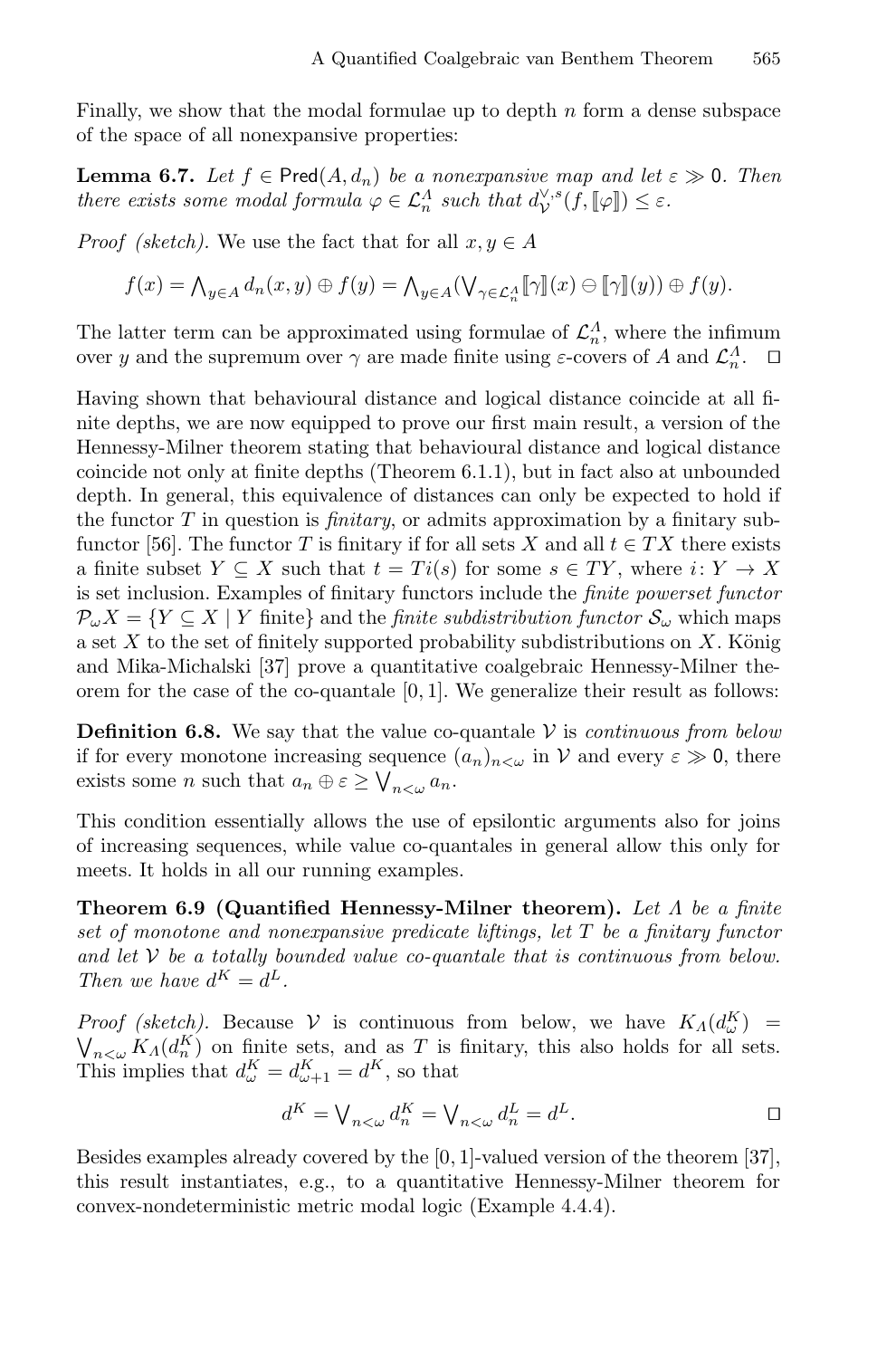# 7 Locality and Modal Characterization

We proceed to establish our main result, the quantitative coalgebraic van Benthem theorem. The main tool in the proof of this result is a notion of locality, which characterizes formulae that only depend on the structure of the model in some neighbourhood of the state under consideration. This poses a challenge when it comes to coalgebraic models, as these need not come with a built-in graph structure that could be used to define what it means for two states to be neighbouring. To solve this, we make use of a technique based on supported coalgebras that has previously been used in the proof of a two-valued coalgebraic van Benthem theorem [\[52\]](#page-20-1).

Recall from Section [2](#page-2-0) that we assume  $T\emptyset \neq \emptyset$ . We fix an element  $\bot \in T\emptyset$ , and for each set A put  $\perp_A = Ti(\perp)$ , where  $i: \emptyset \to A$  is the empty map.

**Definition 7.1 (Support).** Let A be a set. We say that a set  $B \subseteq A$  is a support of  $t \in TA$  if  $t \in TB$ . A supported coalgebra is a coalgebra  $\alpha: A \rightarrow TA$ together with a map supp<sub> $\alpha$ </sub>:  $A \rightarrow \mathcal{P}A$  such that supp<sub> $\alpha$ </sub>(a) is a support of  $\alpha$ (a) for every  $a \in A$ .

Every coalgebra can be supported because we can always put  $\text{supp}_{\alpha}(a) = A$  for all  $a \in A$ . Supporting a coalgebra equips it with a graph structure:

**Definition 7.2 (Neighbourhood).** Let  $A = (A, \alpha, \text{supp}_{\alpha})$  be a supported coalgebra.

- 1. The *Gaifman graph* of  $A$  is the undirected graph with vertex set  $A$  and edge set  $\{\{a, b\} \mid b \in \text{supp}_{\alpha}(a)\}.$
- 2. For any  $a, b \in A$ , the *Gaifman distance*  $D_{\text{supp}}(a, b)$  is the least number of steps to get from a to b in the Gaifman graph (or  $\infty$ , if no path from a to b exists).
- 3. The radius-k neighbourhood of a state  $a \in A$  is the set  $U^k(a) = \{b \in A \mid$  $D_{\text{supp}}(a, b) \leq k$ .

For any  $k < \omega$  and any state a in a supported coalgebra  $\mathcal{A} = (A, \alpha, \text{supp}_{\alpha}),$ we can define a supported coalgebra  $\mathcal{A}_a^k = (U^k(a), \alpha^k, \text{supp}_{\alpha^k})$  on the radiusk neighbourhood of a. The coalgebra map  $\alpha^k: U^k(a) \to T(U^k(a))$  is given by  $\alpha^k(b) = \alpha(b)$  if  $\text{supp}_{\alpha}(b) \subseteq U^k(a)$  and  $\alpha^k(b) = \perp_A$  otherwise. We note that the latter case only occurs for states on the edge of  $U^k(a)$ , that is when  $D_{\text{supp}}(a, b) = k$ . Note that  $\perp_A$  has empty support by construction, so that we can put supp<sub> $\alpha^{k}(b) = \emptyset$  in this latter case and supp $\alpha^{k}(b) = \text{supp}_{\alpha}(b)$  otherwise.</sub>

Using the neighbourhood around a state and the coalgebra structure defined on it, we can now define our notion of locality:

**Definition 7.3.** A formula  $\varphi$  is k-local if we have  $\lVert \varphi \rVert_{\alpha}(a) = \lVert \varphi \rVert_{\alpha}(a)$  for all supported coalgebras  $A = (A, \alpha, \text{supp}_{\alpha})$  and all  $a \in A$ .

**Lemma 7.4.** For every supported coalgebra  $A = (A, \alpha, \text{supp}_{\alpha}), k < \omega$  and  $a \in$ A, we have  $d_k^{K,s}(a, a) = 0$ , where the first a lives in A and the second in  $\mathcal{A}_a^k$ .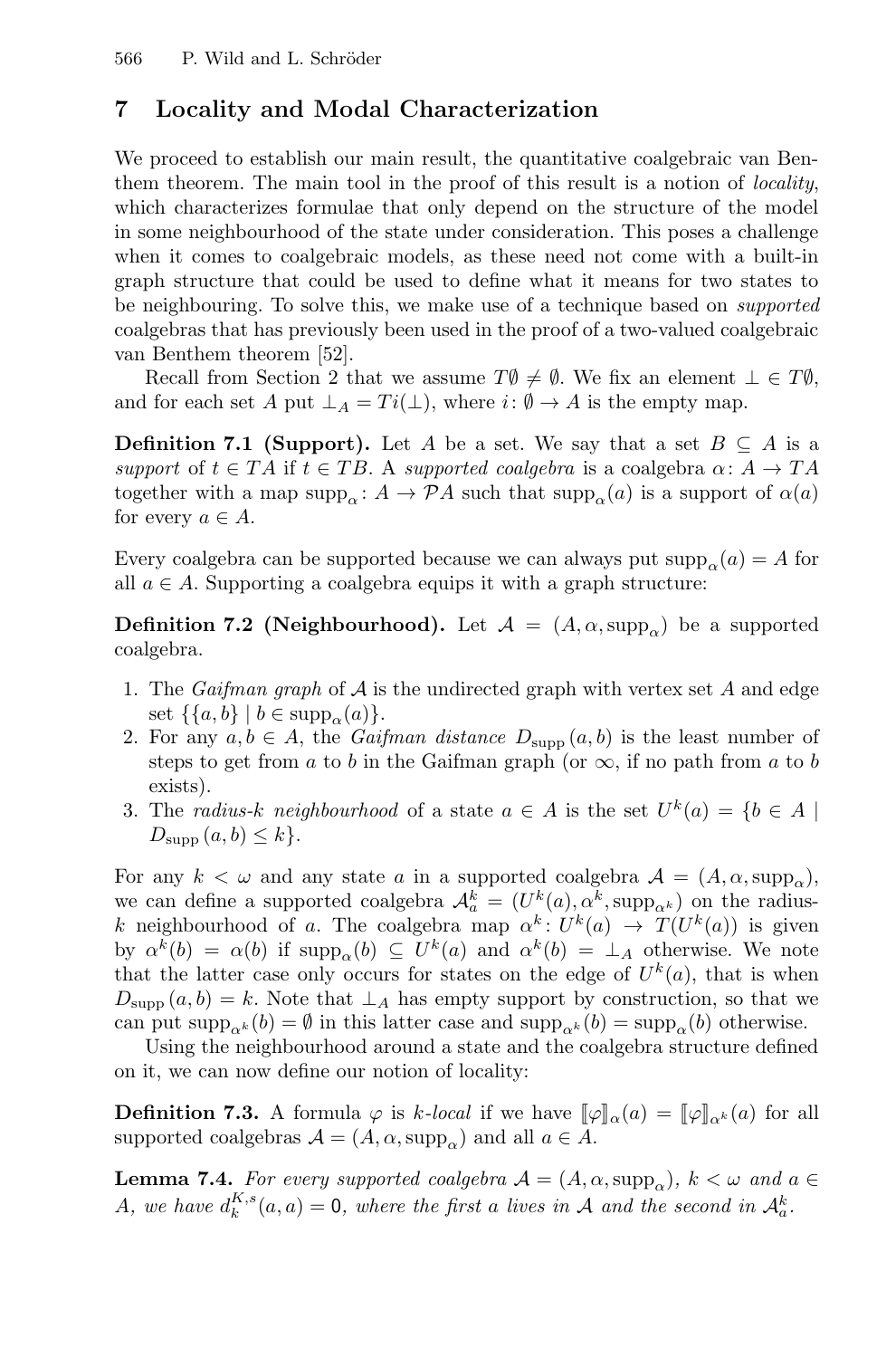A key step in the proof is the following locality result, which in similar form appears also in proofs of the classical van Benthem theorem [\[44\]](#page-20-14), and is proved, in our case, by a game-theoretic method that is related to classical Ehrenfeucht-Fraïssé games:

<span id="page-16-0"></span>**Lemma 7.5.** Let  $\varphi(x)$  be a behaviourally nonexpansive formula with  $\varphi(\varphi) \leq n$ . Then  $\varphi$  is k-local for  $k = 3^n$ .

*Proof (sketch)*. Consider a spoiler-duplicator game over n rounds, where both players place a pebble every round and the second player needs to maintain the invariant that if there are m rounds remaining the radius  $3<sup>m</sup>$  neighbourhoods around the pebbles need to be isomorphic. One can show that this invariant guarantees equivalence on formulae of rank at most m.

We use this game to prove for every supported coalgebra  $A$  that  $\varphi$  has the same value on A and  $\mathcal{A}_a^k$ . Nonexpansiveness of  $\varphi$  is used to extend the two coalgebras in such a way that the duplicator always has a suitable response.  $\Box$ 

We next show that every nonexpansive formula that is local is also nonexpansive at some finite depth. We make use of an unravelling construction, where a coalgebra is enlarged so that the successors of every state in the unravelling (as given by the support relation) form a tree.

Definition 7.6 (Unravelling). The unravelling of a supported coalgebra  $\mathcal{A} = (A, \alpha, \text{supp}_{\alpha})$  is the supported coalgebra  $\mathcal{A}^* = (A^+, \alpha^*, \text{supp}_{\alpha^*})$ , where  $A^+$  is the set of nonempty sequences over A and for  $a_1 \ldots a_n \in A^+$  we have  $\alpha^*(a_1 \ldots a_n) = Tf(\alpha(a_n))$  and  $\text{supp}_{\alpha^*}(a_1 \ldots a_n) = f[\text{supp}_{\alpha}(a_n)],$  where  $f: A \rightarrow A^+, a \mapsto a_1 \dots a_n a$ .

**Lemma 7.7.** For every supported coalgebra  $A = (A, \alpha, \text{supp}_{\alpha})$  and every  $a \in A$ , we have  $d^{K,s}(a, a) = 0$ , where the first a lives in A and the second in  $\mathcal{A}^*$ .

<span id="page-16-1"></span>The mentioned nonexpansiveness at finite depth follows:

**Lemma 7.8.** Let  $\varphi$  be behaviourally nonexpansive and k-local. Then  $\varphi$  is also depth-k behaviourally nonexpansive.

*Proof (sketch)*. By the assumptions on  $\varphi$  we may pass from any supported coalgebra to the radius- $k$  neighbourhood in the unravelling, which is shaped like a tree of depth k. Between any two such tree structures we have  $d_k^K = d^K$ , as their behaviour past depth k is fully characterized by the default value  $\bot \in T\emptyset$ .  $\Box$ 

The target result then follows by combining the above lemmas with Theorem [6.1](#page-12-2) and a final chain argument that allows us to detach the technical development from the choice of a fixed coalgebra:

Theorem 7.9 (Quantified van Benthem theorem). Let  $\Lambda$  be a finite set of monotone and nonexpansive predicate liftings, let  $T$  be a standard functor with  $T\emptyset \neq \emptyset$ , and let V be a totally bounded value co-quantale. Then for every behaviourally nonexpansive formula  $\varphi$  of quantitative coalgebraic predicate logic with quantifier rank at most n and every  $\varepsilon \gg 0$  there exists a modal formula  $\psi \in \mathcal{L}^A$  such that for all coalgebras  $\alpha: A \to TA$  and all  $a \in A$ ,  $d_{\mathcal{V}}^{s}(\llbracket \varphi \rrbracket_{\alpha}(a), \llbracket \psi \rrbracket_{\alpha}(a)) \leq \varepsilon$  and the modal rank of  $\psi$  is bounded by  $3^{n}$ .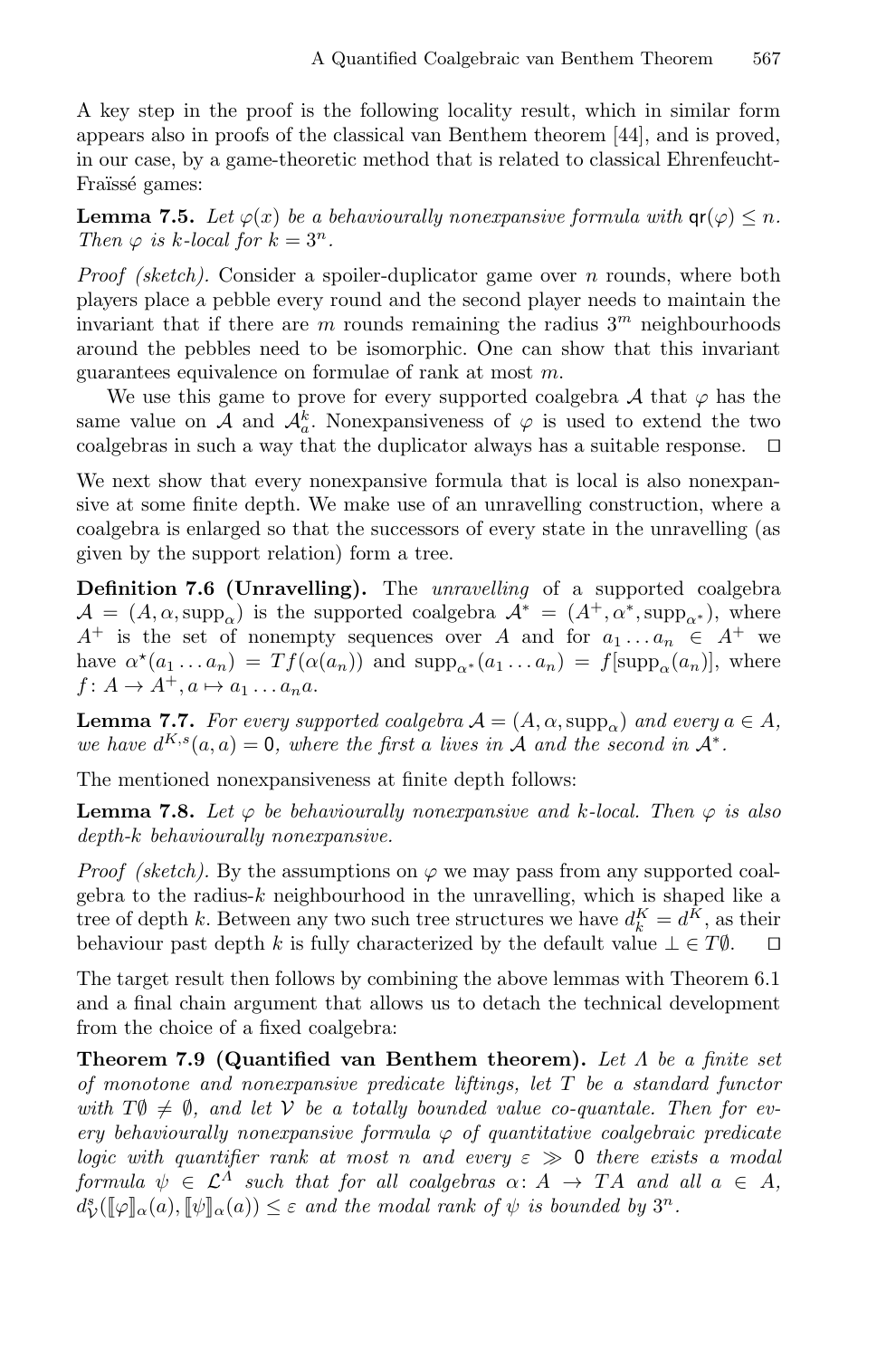*Proof (sketch)*. Using the final chain  $(T^{n_1})_{n<\omega}$ , where 1 is a singleton set, we can construct a coalgebra  $(Z, \zeta)$  such that for all  $(A, \alpha)$  and all  $\varphi, \psi$  we have  $d_{\mathcal{V}}^{\vee,s}(\llbracket \varphi \rrbracket_{\alpha},\llbracket \psi \rrbracket_{\alpha}) \leq d_{\mathcal{V}}^{\vee,s}(\llbracket \varphi \rrbracket_{\zeta},\llbracket \psi \rrbracket_{\zeta}).$ 

As  $\varphi$  is behaviourally nonexpansive, we get that it is also depth-k behaviourally nonexpansive for  $k = 3^{\mathsf{qr}(\varphi)}$  by Lemmas [7.5](#page-16-0) and [7.8,](#page-16-1) and by Theo-rem [6.1.](#page-12-2)[3](#page-13-4) for every  $\varepsilon \gg 0$  there is  $\psi \in \mathcal{L}_{k}^{A}$  such that  $d_{\mathcal{V}}^{\vee,s}(\llbracket \varphi \rrbracket_{\zeta}, \llbracket \psi \rrbracket_{\zeta}) \leq \varepsilon$ .

To our best knowledge, the only previously known instances of this result in the real-valued setting are the ones for  $[0, 1]$ -valued fuzzy modal logic  $[57]$  and for quantitative probabilistic modal logic [\[58\]](#page-20-4). In the two-valued setting, we cover a previous coalgebraic van Benthem result [\[52\]](#page-20-1) by instantiating to  $\mathcal{V} = 2$ , and in fact obtain an additional asymmetric version, characterizing fragments that are preserved under simulation. In our running examples, we obtain new concrete van Benthem theorems for [0, 1]-valued metric modal logic (Example [4.4.](#page-8-0)[3\)](#page-9-1) and convex-nondeterministic metric modal logic (Example [4.4.](#page-8-0)[4\)](#page-9-2). We cover, by default, the asymmetric case (to be thought of as characterizing fragments that are preserved under quantitative simulation) and, in the cases  $\mathcal{V} = [0, 1]$  and  $\mathcal{V} = 2$ , also the symmetric case (to be thought of as characterizing fragments that are invariant under bisimulation).

### 8 Conclusions

We have established a highly general quantitative version of van Benthem's modal characterization theorem, stating that given a value quantale  $\mathcal V$  that is totally bounded and continuous from below, all state properties, in a given type of quantitative systems, that are nonexpansive w.r.t.  $\mathcal{V}\text{-valued}$  behavioural distance and expressible in V-valued coalgebraic (first-order) predicate logic can be approximated by  $V$ -valued modal formulae of bounded rank. A key technical tool in the proof are versions of the classical Arzela-Ascoli and Stone-Weierstraß theorems for totally bounded quantale-valued (pseudo-quasi-)metric spaces. Coalgebraic generality implies that this result not only subsumes existing quantitative van-Benthem type theorems for fuzzy [\[57\]](#page-20-3) and probabilistic [\[58\]](#page-20-4) systems, but we also obtain new results, e.g. for metric transition systems. Via the additional parametrization over a value quantale, we moreover obtain, e.g., a van Benthem theorem for convex-nondeterministic behavioural distance ('states  $x, y$  have distance between  $a$  and  $b'$ ) on metric transition systems. Our result complements previous coalgebraic results for two-valued logics [\[52\]](#page-20-1). We do leave some open problems, in particular to determine whether the main result can be sharpened to exact modal expressibility instead of approximability, and to obtain a quantitative modal characterization over finite models, in generalization of Rosen's finite-model variant of van Benthem's theorem [\[48\]](#page-20-15).

**Acknowledgements** We wish to thank Barbara König for valuable discussions.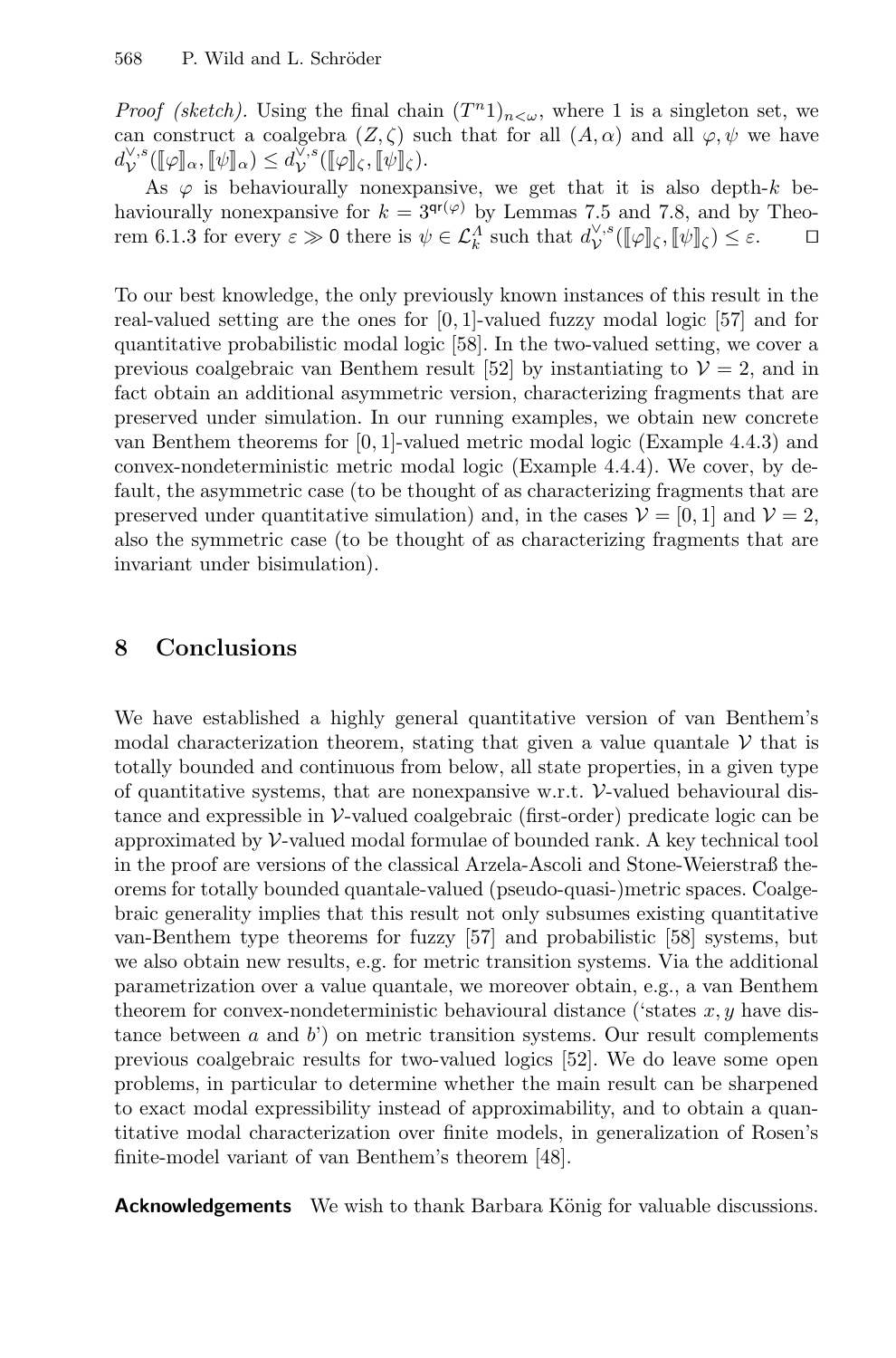### References

- <span id="page-18-1"></span>1. Abriola, S., Descotte, M., Figueira, S.: Model theory of XPath on data trees. Part II: Binary bisimulation and definability. Inf. Comput. (2017), in press
- <span id="page-18-15"></span>2. Adámek, J., Herrlich, H., Strecker, G.: Abstract and Concrete Categories. Wiley Interscience (1990), available as Reprints Theory Appl. Cat. 17 (2006), pp. 1-507
- <span id="page-18-5"></span>3. de Alfaro, L., Faella, M., Stoelinga, M.: Linear and branching system metrics. IEEE Trans. Software Eng. 35(2), 258–273 (2009)
- <span id="page-18-20"></span>4. Baldan, P., Bonchi, F., Kerstan, H., König, B.: Coalgebraic behavioral metrics. Log. Methods Comput. Sci. 14(3) (2018)
- <span id="page-18-17"></span>5. Barr, M.: Terminal coalgebras in well-founded set theory. Theoret. Comput. Sci. 114, 299–315 (1993)
- <span id="page-18-10"></span>6. van Benthem, J.: Correspondence theory. In: Gabbay, D., Guenthner, F. (eds.) Handbook of Philosophical Logic, vol. 3, pp. 325–408. Springer (2001)
- <span id="page-18-16"></span>7. Bilkova, M., Kurz, A., Petrisan, D., Velebil, J.: Relation lifting, with an application to the many-valued cover modality. Logical Methods in Computer Science Volume 9, Issue 4 (Oct 2013)
- <span id="page-18-18"></span>8. Borceux, F.: Handbook of Categorical Algebra: Volume 3, Sheaf Theory. Cambridge University Press (1994)
- <span id="page-18-19"></span>9. van Breugel, F.: A behavioural pseudometric for metric labelled transition systems. In: Abadi, M., de Alfaro, L. (eds.) Concurrency Theory, CONCUR 2005. LNCS, vol. 3653, pp. 141–155. Springer (2005)
- <span id="page-18-3"></span>10. van Breugel, F., Worrell, J.: A behavioural pseudometric for probabilistic transition systems. Theor. Comput. Sci. 331, 115–142 (2005)
- <span id="page-18-9"></span>11. Carreiro, F.: PDL is the bisimulation-invariant fragment of weak chain logic. In: Logic in Computer Science, LICS 2015. pp. 341–352. IEEE (2015)
- <span id="page-18-7"></span>12. ten Cate, B., Fontaine, G., Litak, T.: Some modal aspects of XPath. J. Appl. Non-Classical Log. 20, 139–171 (2010)
- <span id="page-18-4"></span>13. Chatzikokolakis, K., Gebler, D., Palamidessi, C., Xu, L.: Generalized bisimulation metrics. In: Concurrency Theory, CONCUR 2014. LNCS, vol. 8704, pp. 32–46. Springer (2014)
- <span id="page-18-0"></span>14. Dawar, A., Otto, M.: Modal characterisation theorems over special classes of frames. In: Logic in Computer Science, LICS 05. pp. 21–30. IEEE Computer Society (2005)
- <span id="page-18-2"></span>15. Desharnais, J., Gupta, V., Jagadeesan, R., Panangaden, P.: Metrics for labelled Markov processes. Theor. Comput. Sci. 318, 323–354 (2004)
- <span id="page-18-11"></span>16. Desharnais, J., Edalat, A., Panangaden, P.: Bisimulation for labelled markov processes. Inf. Comput. 179(2), 163–193 (2002)
- <span id="page-18-12"></span>17. Doberkat, E.: Stochastic Coalgebraic Logic. Monographs in Theoretical Computer Science. An EATCS Series, Springer (2009)
- <span id="page-18-14"></span>18. Eleftheriou, P., Koutras, C., Nomikos, C.: Notions of bisimulation for Heytingvalued modal languages. J. Logic Comput.  $22(2)$ ,  $213-235$   $(2012)$
- <span id="page-18-8"></span>19. Enqvist, S., Seifan, F., Venema, Y.: Monadic second-order logic and bisimulation invariance for coalgebras. In: Logic in Computer Science, LICS 2015. IEEE (2015)
- <span id="page-18-6"></span>20. Fahrenberg, U., Legay, A., Thrane, C.: The quantitative linear-time–branchingtime spectrum. In: Foundations of Software Technology and Theoretical Computer Science, FSTTCS 2011. LIPIcs, vol. 13, pp. 103–114. Schloss Dagstuhl – Leibniz-Zentrum für Informatik (2011)
- <span id="page-18-13"></span>21. Fan, T.: Fuzzy bisimulation for Gödel modal logic. IEEE Trans. Fuzzy Sys. 23, 2387–2396 (Dec 2015)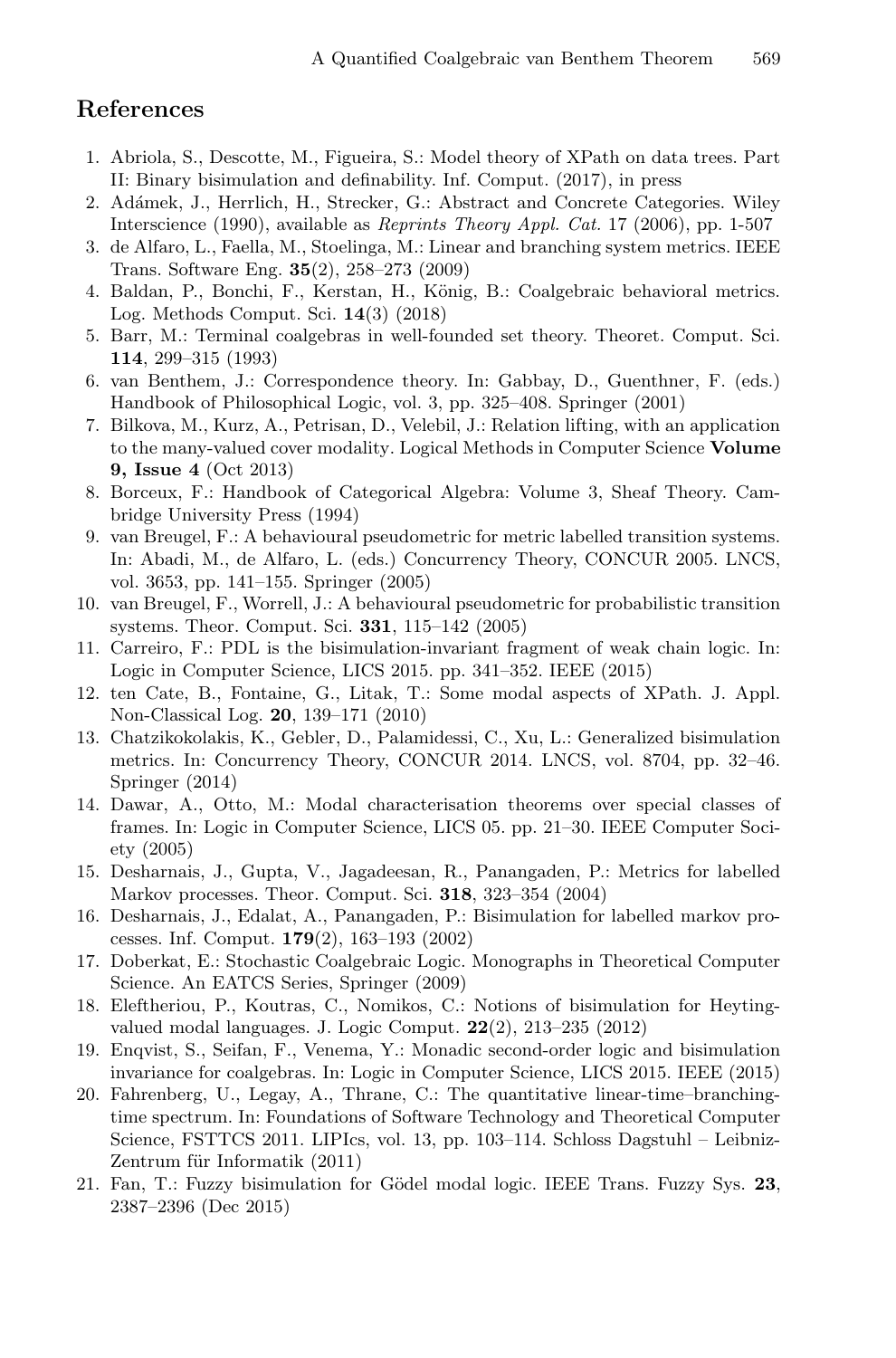- <span id="page-19-1"></span>22. Figueira, D., Figueira, S., Areces, C.: Model theory of XPath on data trees. Part I: Bisimulation and characterization. J. Artif. Intell. Res. (JAIR) 53, 271–314 (2015)
- <span id="page-19-20"></span>23. Flagg, B., Kopperman, R.: Continuity spaces: Reconciling domains and metric spaces. Theoretical Computer Science  $177(1)$ ,  $111 - 138$  (1997)
- <span id="page-19-5"></span>24. Flagg, R.: Quantales and continuity spaces. Algebra Univ. 37(3), 257–276 (1997)
- <span id="page-19-3"></span>25. Gavazzo, F.: Quantitative behavioural reasoning for higher-order effectful programs: Applicative distances. In: Logic in Computer Science, LICS 2018. pp. 452– 461. ACM (2018)
- <span id="page-19-2"></span>26. Giacalone, A., Jou, C., Smolka, S.: Algebraic reasoning for probabilistic concurrent systems. In: Programming concepts and methods, PCM 1990. pp. 443–458. North-Holland (1990)
- <span id="page-19-19"></span>27. Halpern, J.Y.: An analysis of first-order logics of probability. Artif. Intell 46, 311– 350 (1990)
- <span id="page-19-8"></span>28. Hansen, H., Kupke, C., Pacuit, E.: Neighbourhood structures: Bisimilarity and basic model theory. Log. Meth. Comput. Sci. 5(2) (2009)
- <span id="page-19-0"></span>29. Hennessy, M., Milner, R.: Algebraic laws for non-determinism and concurrency. J. ACM 32, 137–161 (1985)
- <span id="page-19-14"></span>30. Henriksen, M., Kopperman, R.: A general theory of structure spaces with applications to spaces of prime ideals. Alg. Univ. 28(3), 349–376 (1991)
- <span id="page-19-13"></span>31. Hofmann, D.: Topological theories and closed objects. Adv. Math. 215(2), 789 – 824 (2007)
- <span id="page-19-12"></span>32. Hofmann, D., Reis, C.: Probabilistic metric spaces as enriched categories. Fuzzy Sets Sys. 210, 1–21 (2013)
- <span id="page-19-6"></span>33. Hofmann, D., Waszkiewicz, P.: Approximation in quantale-enriched categories. Topol. Appl. 158(8), 963–977 (2011)
- <span id="page-19-17"></span>34. Huth, M., Kwiatkowska, M.: Quantitative analysis and model checking. In: Logic in Computer Science, LICS 1997. pp. 111–122. IEEE (1997)
- <span id="page-19-10"></span>35. Janin, D., Walukiewicz, I.: Automata for the modal  $\mu$ -calculus and related results. In: Mathematical Foundations of Computer Science, MFCS 1995. LNCS, vol. 969, pp. 552–562. Springer (1995)
- <span id="page-19-4"></span>36. Khakpour, N., Mousavi, M.R.: Notions of conformance testing for cyber-physical systems: Overview and roadmap (invited paper). In: Concurrency Theory, CON-CUR 2015. LIPIcs, vol. 42, pp. 18–40. Schloss Dagstuhl – Leibniz-Zentrum für Informatik (2015)
- <span id="page-19-7"></span>37. König, B., Mika-Michalski, C.: (Metric) Bisimulation Games and Real-Valued Modal Logics for Coalgebras. In: Schewe, S., Zhang, L. (eds.) Concurrency Theory, CONCUR 2018. LIPIcs, vol. 118, pp. 37:1–37:17. Schloss Dagstuhl – Leibniz-Zentrum für Informatik (2018)
- <span id="page-19-9"></span>38. Kontinen, J., M¨uller, J., Schnoor, H., Vollmer, H.: A van Benthem theorem for modal team semantics. In: Computer Science Logic, CSL 2015. LIPIcs, vol. 41, pp.  $277-291$ . Schloss Dagstuhl - Leibniz-Zentrum für Informatik (2015)
- <span id="page-19-11"></span>39. Larsen, K., Skou, A.: Bisimulation through probabilistic testing. Inform. Comput. 94, 1–28 (1991)
- <span id="page-19-16"></span>40. Litak, T., Pattinson, D., Sano, K., Schröder, L.: Coalgebraic predicate logic. In: Czumaj, A., Mehlhorn, K., Pitts, A., Wattenhofer, R. (eds.) Automata, Languages, and Programming, ICALP 2012. LNCS, vol. 7392, pp. 299–311. Springer (2012)
- <span id="page-19-15"></span>41. Lukasiewicz, T., Straccia, U.: Managing uncertainty and vagueness in description logics for the semantic web. J. Web Sem. 6(4), 291–308 (2008)
- <span id="page-19-18"></span>42. Morgan, C., McIver, A.: A probabilistic temporal calculus based on expectations. In: Groves, L., Reeves, S. (eds.) Formal Methods Pacific, FMP 1997. Springer (1997)